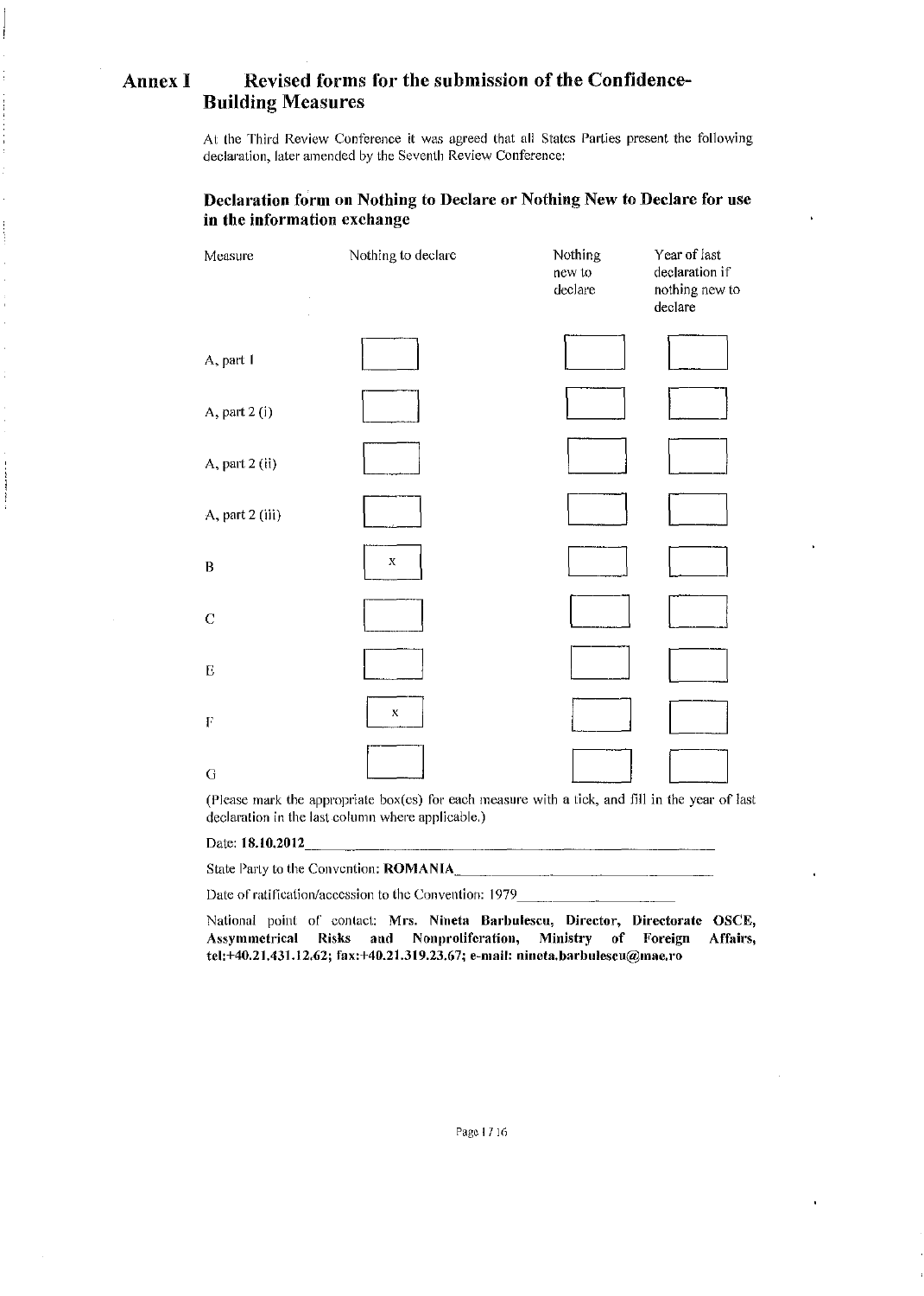### **Active promotion of contacts**

The Third Review Conference agreed that States parties continue to implement the following:

"Active promotion of contacts between scientists, other experts and facilities engaged in biological research directly related to the Convention, including exchanges and visits for joint research on a mutually agreed basis."

In order to actively promote professional contacts between scientists, joint research projects and other activities aimed at preventing or reducing the occurrence or ambiguities. doubts and suspicions and at improving international cooperation in the field of peaceful bacteriological (biological) activities, the Seventh Review Conference encouraged States parties to share forward looking information, to the extent possible,

- on planned international conferences, seminars, symposia and similar events dealing with biological research directly related to the Convention, and

- on other opportunities for exchange of scientists, joint research or other measures to promote contacts between scientists engaged in biological research directly related to the Convention,

including through the Implementation Support Unit (!SU) within the United Nations Office for Disarmament Affairs.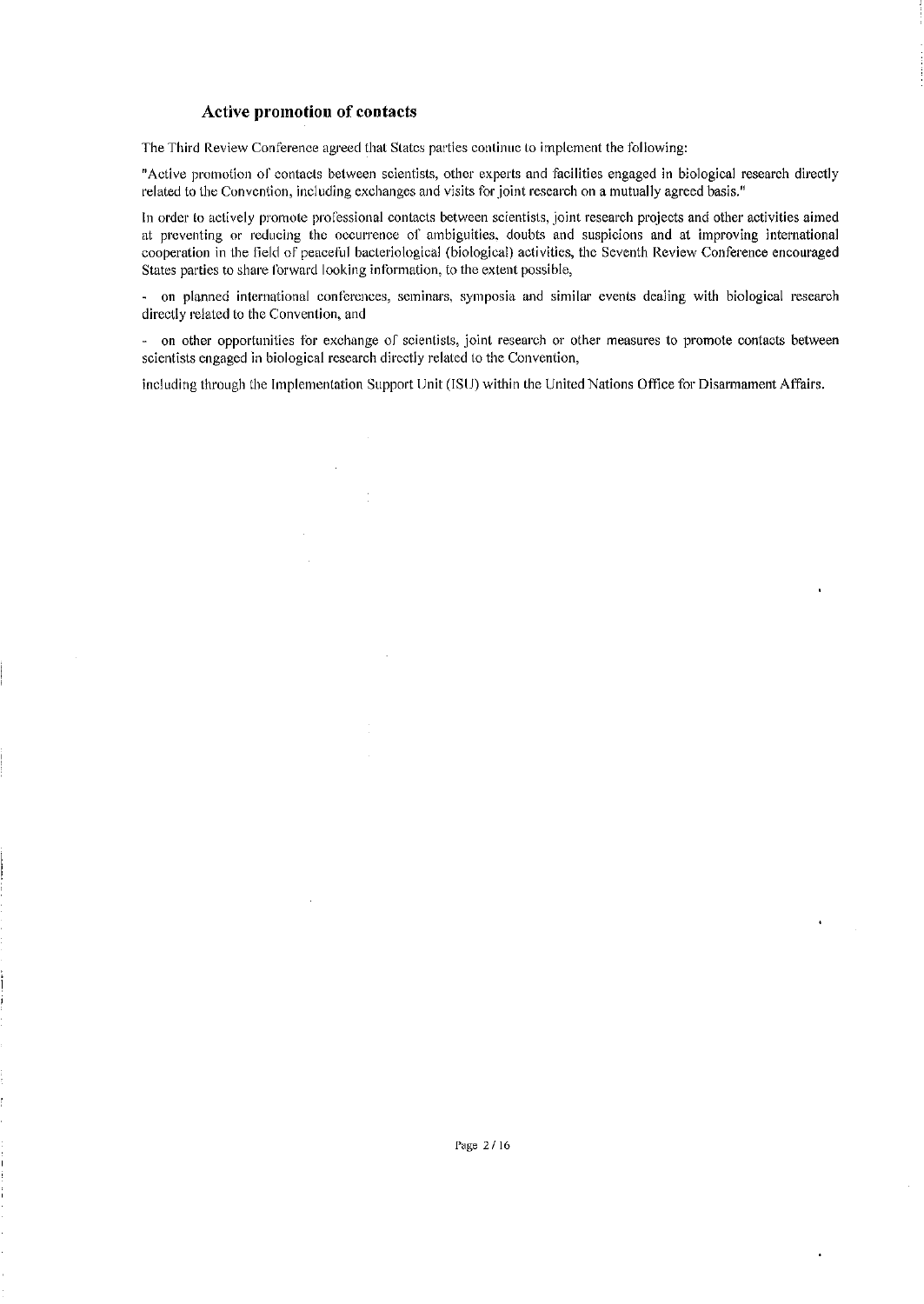# **Confidence-Building Measure "A"**

### **Part !Exchange of data on research centres and laboratories**

At the Third Review Conference it was agreed that States Parties continue to implement the following:

<sup>11</sup> Exchange of data, including name. location, scope and general description of activities, on research centres and laboratories that meet very high national or international safety standards established for handling, for permitted purposes, biological materials that pose a high individual and community risk or specialize in permitted biological activities directly related to the Convention."

#### Modalities

The Third Review Conference agreed on the following, later amended by the Seventh Review Conference:

Data should be provided by States Parties on each facility, within their territory or under their jurisdiction or control anywhere, which has any maximum containment laboratories meeting those criteria for such maximum containment laboratories as specified in the latest edition of the WHO<sup>1</sup> Laboratory Biosafety Manual and/or OIE<sup>2</sup> Terrestrial Manual or other equivalent guidelines adopted by relevant international organisations, such as those designated as biosafety level 4 (Bl ,4, BSL4 or P4) or equivalent standards.

States Parties that do not possess a facility meeting criteria for such maximum containment should continue to Form A, part I (ii).

### **Form A, part 1** (i)

*Exchange of data on research centres and laboratories*<sup>3</sup>

| 1. | Name(s) of facility <sup>4</sup> | <b>Military Medical Research Center</b>       |
|----|----------------------------------|-----------------------------------------------|
| 2. | Responsible public or private    | <b>Ministry of National Defence</b>           |
|    | organization or company          |                                               |
|    | Location and postal address      | Bucharest, C.A.Rosetti street, No.37. Sect. 2 |
|    |                                  |                                               |

#### - Wholly financed by the Ministry of National Defence

5. Number of maximum containment units<sup>5</sup> within the research centre and/or laboratory, with an indication of their respective size  $(m^2)$ 

#### **-NO**

6. Scope and general description of activities, including typc(s) of micro-organisms and/or toxins as appropriate

- Nothing to report

<sup>4.</sup> Sourcc(s) of financing of the reported activity, including indication if the activity is wholly or partly financed by the Ministry of Defence

<sup>&</sup>lt;sup>1</sup> World Health Organization

 $2$  World Organization for Animal Health

<sup>&</sup>lt;sup>3</sup> The containment units which are fixed patient treatment modules, integrated with laboratories, should be identified separately.

<sup>4</sup> <sup>1</sup>For facilities with maximum containment units participating in the national biological defence research and development programme, please fill in name of facility and mark "Declared in accordance with Form A, part 2 (iii)".

<sup>&</sup>lt;sup>5</sup> In accordance with the latest edition of the WHO Laboratory Biosafety Manual, or equivalent.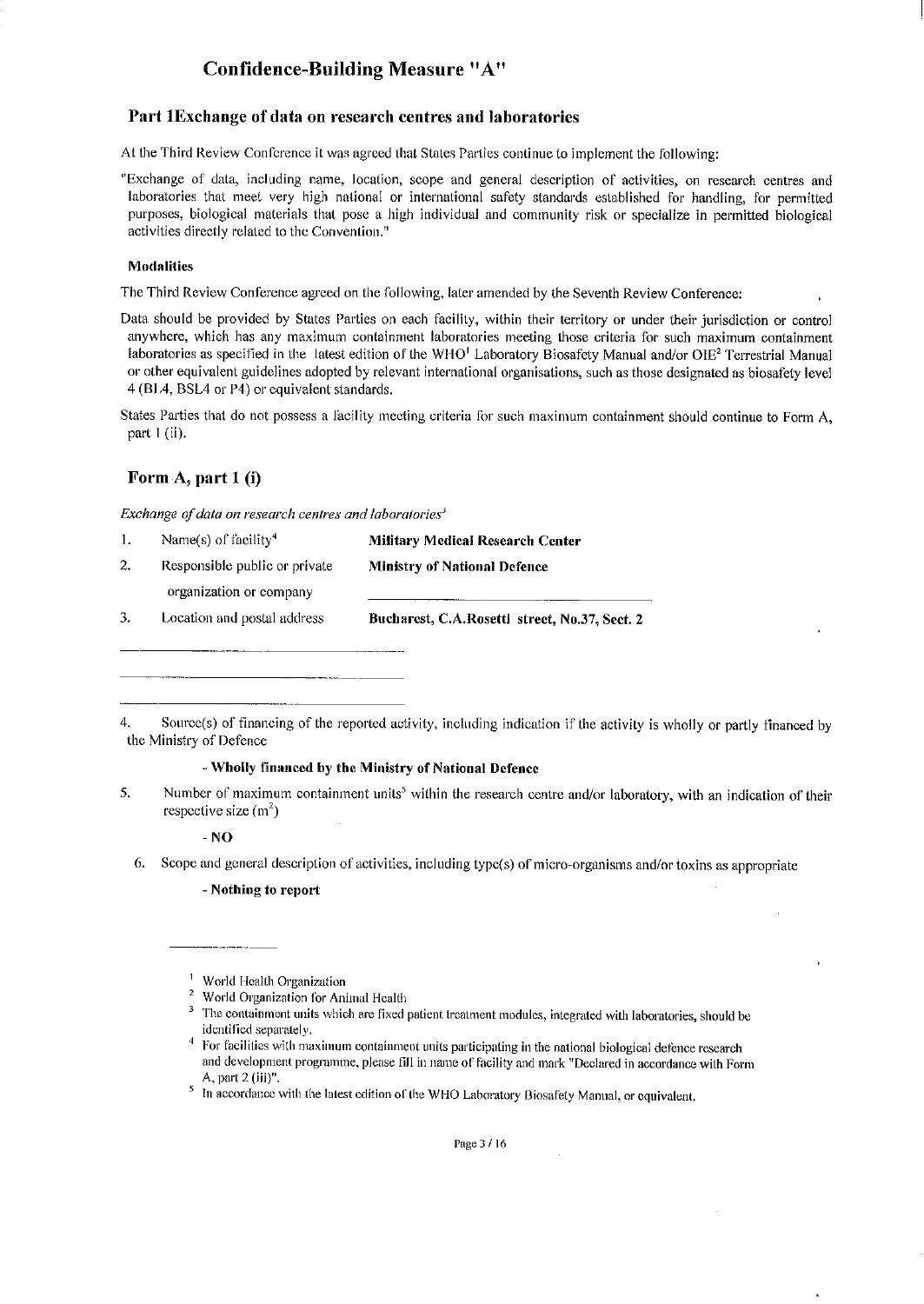### **Form A, part 1** (ii)

Ifno BSL4 facility is declared in Form A. part 1 (i), indicate the highest biosafety level implemented in facilities handling biological agents<sup>6</sup> on a State Party's territory:

| Biosafety level $37$                    | no $(35 \text{ sqM} -$ under construction) |
|-----------------------------------------|--------------------------------------------|
| Biosafety level $28$ (if<br>applicable) | yes $(52 \text{ sqM})$                     |

Any additional relevant information as appropriate:

- For daily activities, the specialists work in the level 2+ laboratory.

- Due to financial constraints, the maximum containment unit (BSL 4; 11 sqM) reported as being under construction in the previous reports, has been changed to BSL 3 level; at the moment there are two BSL 3 laboratories under construction (35 sqM totally).

<sup>&</sup>lt;sup>6</sup> Microorganisms pathogenic to humans and/or animals

<sup>&</sup>lt;sup>7</sup> In accordance with the latest edition of the WHO Laboratory Biosafety Manual and/or the OIE Terrestrial Manual or other equivalent inlernalionally accepted guidelines.

<sup>&</sup>lt;sup>8</sup> In accordance with the latest edition of the WHO Laboratory Biosafety Manual and/or the OIE Terrestrial Manual or other equivalent internationally accepted guidelines.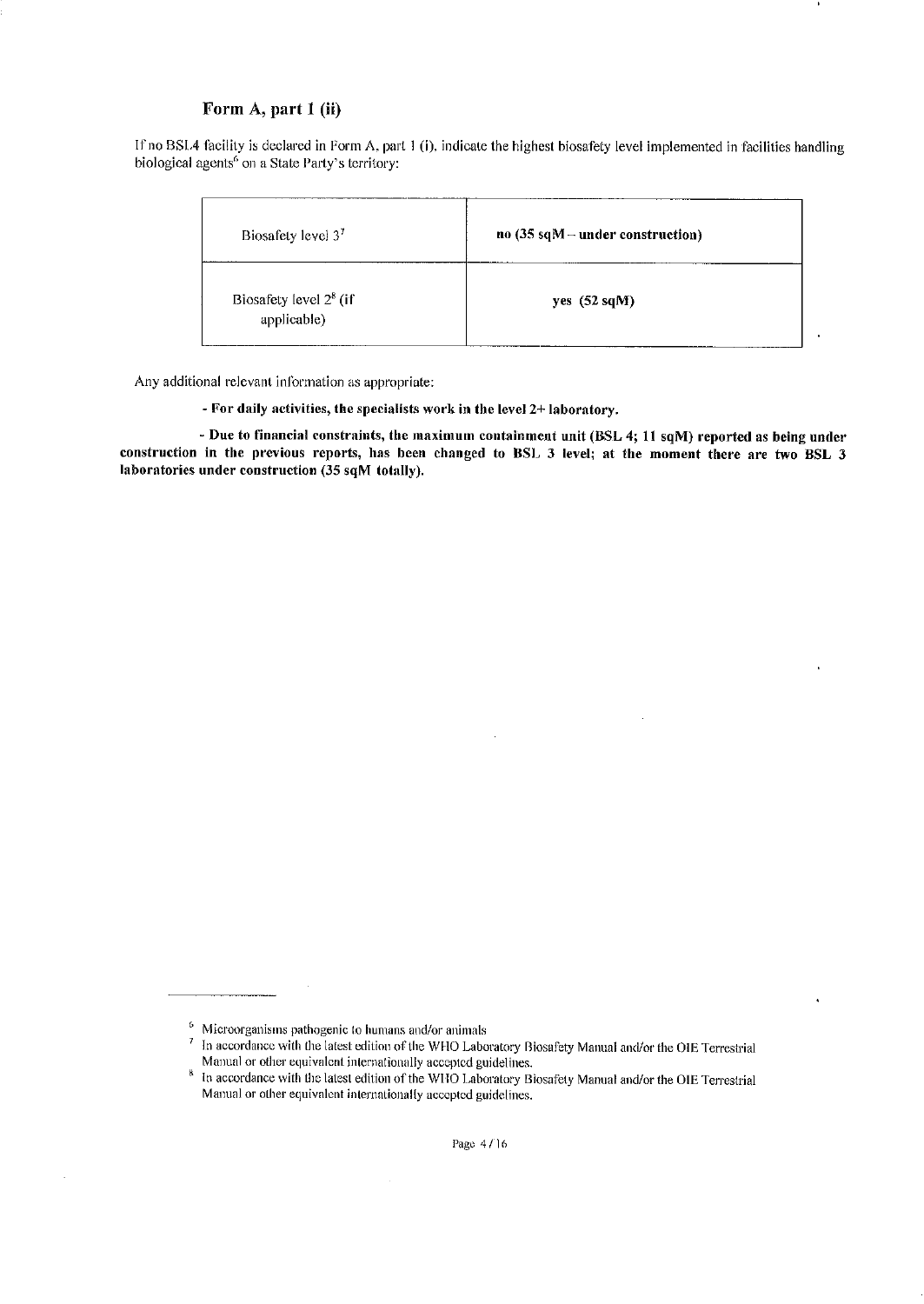### Part 2Exchange of information on national biological defence research and development **programmes**

At the Third Review Conference it was agreed that States Parties are to implement the following:

In the interest of increasing the transparency of national research and development programmes on biological defence, the States Parties will declare whether or not they conduct such programmes. States Parties agreed to provide, annually, detailed information on their biological defence research and development programmes including summaries of the objectives and costs of effort performed by contractors and in other facilities. If no biological defence research and development programme is being conducted, a null report will be provided.

#### - Nothing to report

States Parties will make declarations in accordance with the attached forms, which require the following information:

(1) The objective and summary of the research and development activities under way indicating whether work is conducted in the following areas: prophylaxis, studies on pathogenicity and virulence, diagnostic techniques, aerobiology, detection, treatment, toxicology, physical protection, decontamination and other related research;

(2) Whether contractor or other non-defence facilities are utilized and the total funding provided to that portion of the programme;

(3) The organizational structure of the programme and its reporting relationships; and

- (4) The following information concerning the defence and other governmental facilities in which the biological defence research and development programme is concentrated;
	- (a) location;

(b) the floor areas (sqM) or the facilities including that dedicated to each of BL2, BL3 and BL4 level laboratories;

( c) the total number of staff employed, including those contracted full time for more than six months;

(d) numbers or staff reported in (c) by the following categories: civilian, military, scientists, technicians, engineers, support and administrative staff;

- (e) a list of the scientific disciplines of the scientific/engineering staff;
- (t) the source and funding levels in the following three areas: research, development, and test and evaluation; and
- (g) the policy regarding publication and a list of publicly-available papers and reports.

### **Form A, part** 2 (i)

#### **National biological defence research and development programmes Declaration**

Are there any national programmes to conduct biological defence research and development within the territory of the State Party, under its jurisdiction or control anywhere? Activities of such programmes would include prophylaxis, studies on pathogcnicity and virulence, diagnostic techniques, aerobiology, detection, treatment, toxicology, physical protection, decontamination and other related research.

Yes

If the answer is Yes, complete Form A, part 2 (ii) which will provide a description of each programme.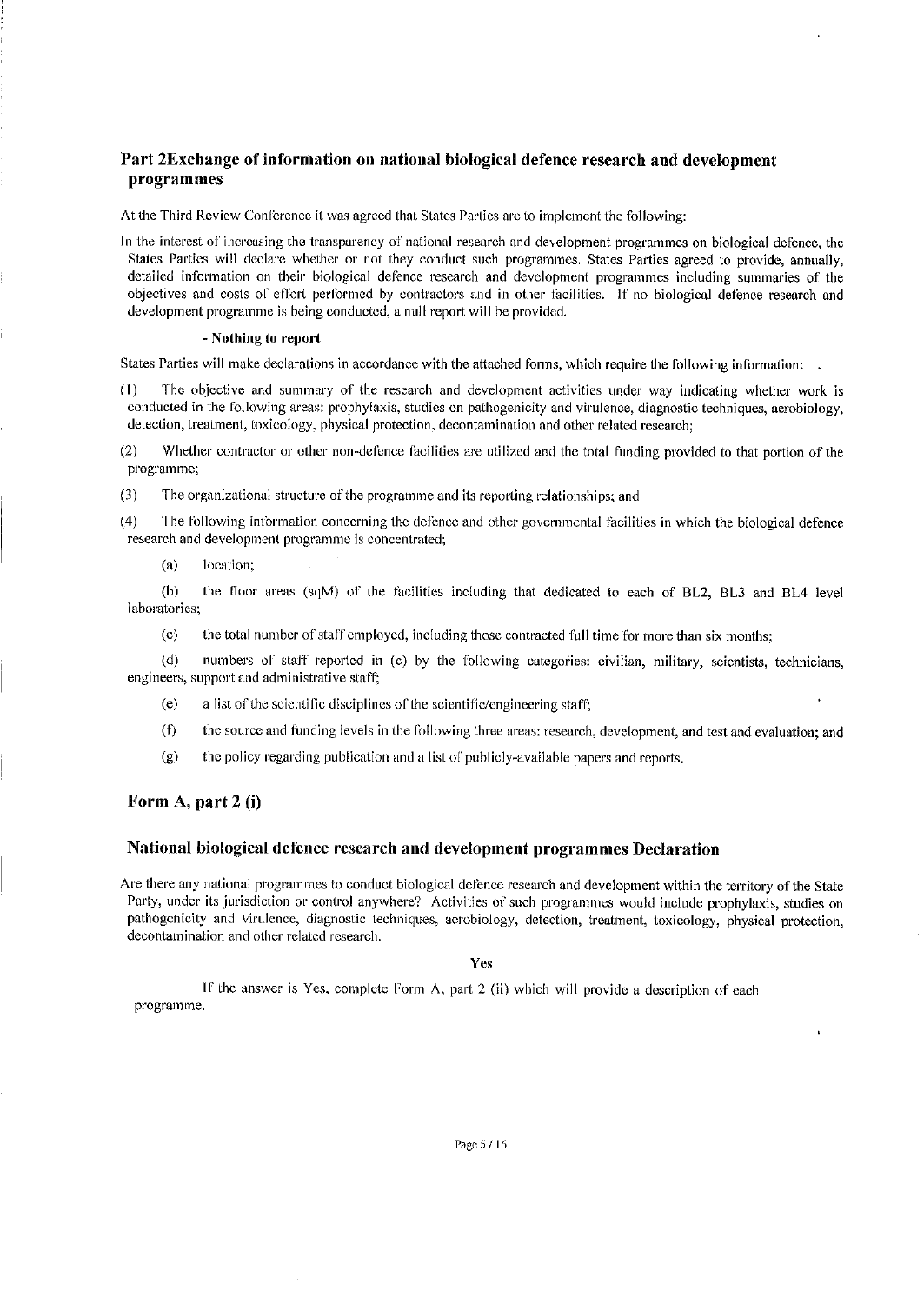### Form A, part 2 (ii)

### National biological defence research and development programmes

### Description

I. State the objectives and runding of each programme and summarize the principal research and development activities conducted in the programme. Areas to be addressed shall include: prophylaxis, studies on pathogenicity and virulence, diagnostic techniques, aerobiology, detection, treatment, toxicology, physical protection, decontamination and other related research.

- prophylaxis: vaccinology;

- studies on pathogenicity and virulence: No;
- diagnostic techniques: PCR, ELISA, MS MALDI TOF, IF, HAI, MiniApi, microscopy etc.;
- aerobiology: No;
- detection: No;
- treatment: antibacterial resistance;
- toxinology: SEB, botulinum toxin, ricinotoxin, aflatoxin (diagnostic and identification);
- physical protection: No;
- decontamination: new substances for decontamination bio-chem;
- and other related research: antiterrorist exercise in field.

The objective of research was to find out new approaches, diagnostic methods, prophylaxis and treatment for troops protection against biological weapons.

2. State the total funding for each programme and its source,

### -Total funding in 2011 - 12700 EURO; -Source of funding- Ministry of' National Defence.

3. Are aspects or these programmes conducted under contract with industry, academic institutions, or in other non-defence facilities?

### -No.

4. If yes, what proportion of the total funds for each programme is expended in these contracted or other facilities?

5. Summarize the objectives and research areas of each programme performed by contractors and in other facilities with the funds identified under paragraph 4.

6. Provide a diagram of the organizational structure of each programme and the reporting relationships (include individual facilities participating in the programme).

7. Provide a declaration in accordance with Form A, part 2 (iii) for each facility, both governmental and nongovernmental, which has a substantial proportion of its resources devoted to each national biological defence research and development programme, within the territory of the reporting State, or under its jurisdiction or control anywhere.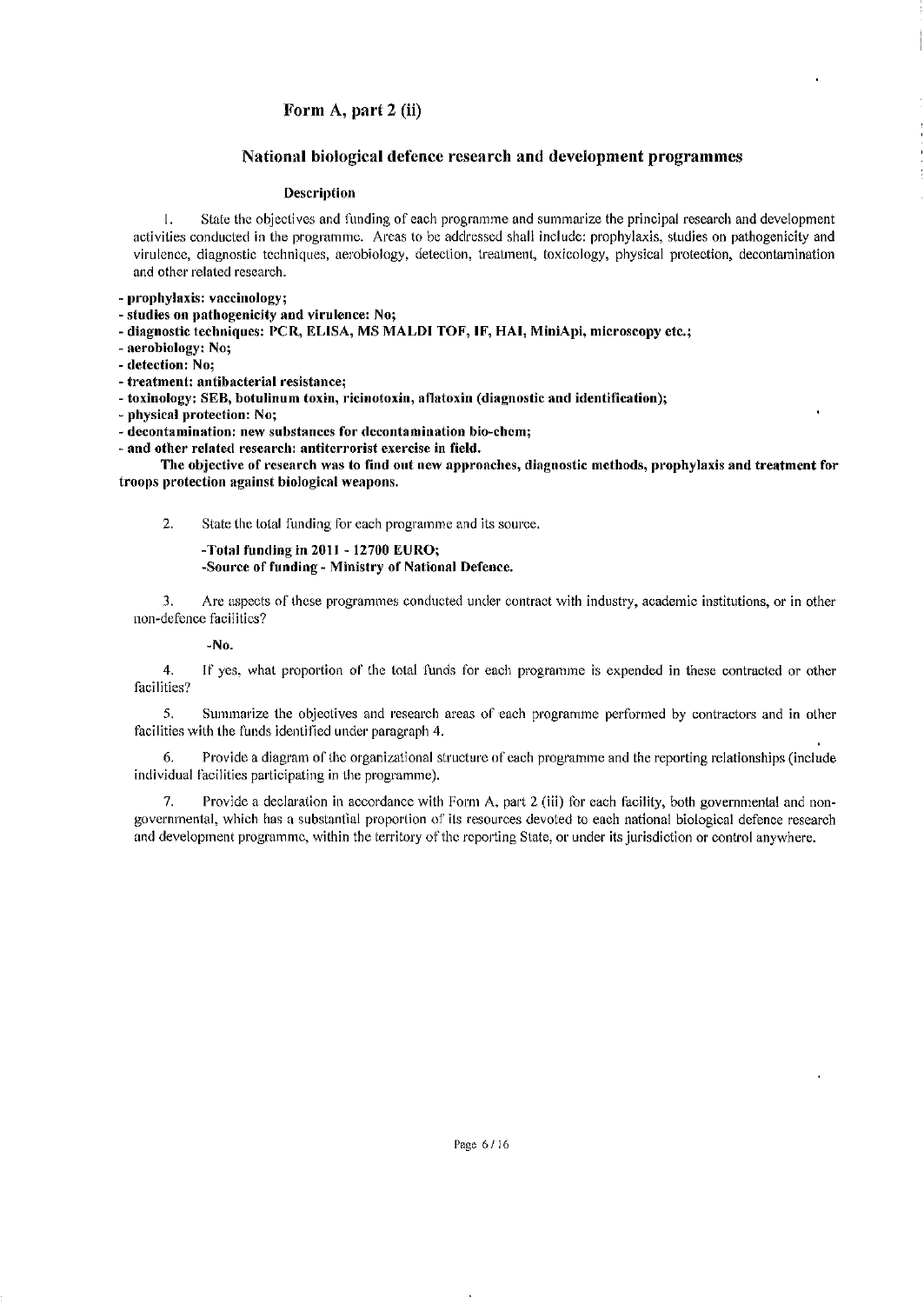### Form A, part 2 (iii)

### National biological defence research and development programmes

### Facilities

Complete a form for each facility declared in accordance with paragraph 7 in Form A, part 2 (ii).

In shared facilities, provide the following information for the biological defence research and development portion only.

1. What is the name of the facility?

#### - Microbiological and epidemiological Branch/ Military Medical Research Center

2. Where is it located (include both address and geographical location)'?

- Military Medical Research Center- Bucharest, C.A. Rosetti Street, No.37, Sect. 2, and external facility "Cernica Fort" Bucharest

- 3. Floor area of laboratory areas by containment level:
	- BL2 **52sqM**
	- BL3 **35 sq M (under construction)** (sqM)

BL4 (SqM)

Total laboratory floor area 87 sqM

- 4, The organizational structure of each facility.
- (i) Total number of personnel 11
- (ii) Division of personnel:

Military - 0

- Civilian 11
- (iii) Division of personnel by category:

Scientists - 6

Engineers - 0

Technicians - 5

Administrative and support staff - 0

### (iv) List the scientific disciplines represented in the scientific/engineering staff.

- Microbiology
- Epidemiology
- Veterinary

(v) Are contractor staff working in the facility? Jr so, provide an approximate number.

#### - Nothing to report

(vi) What is (are) the source(s) of funding for the work conducted in the facility, including indication if activity is wholly or partly financed by the Ministry of Defence?

#### - 100% Ministry of National Defence

(vii) What are the funding levels for the following programme areas:

Rcsem·ch - **12700 EU RO** 

Development - 0

Test and evaluation - 0

(viii) Briefly describe the publication policy of the facility:

- Unclassified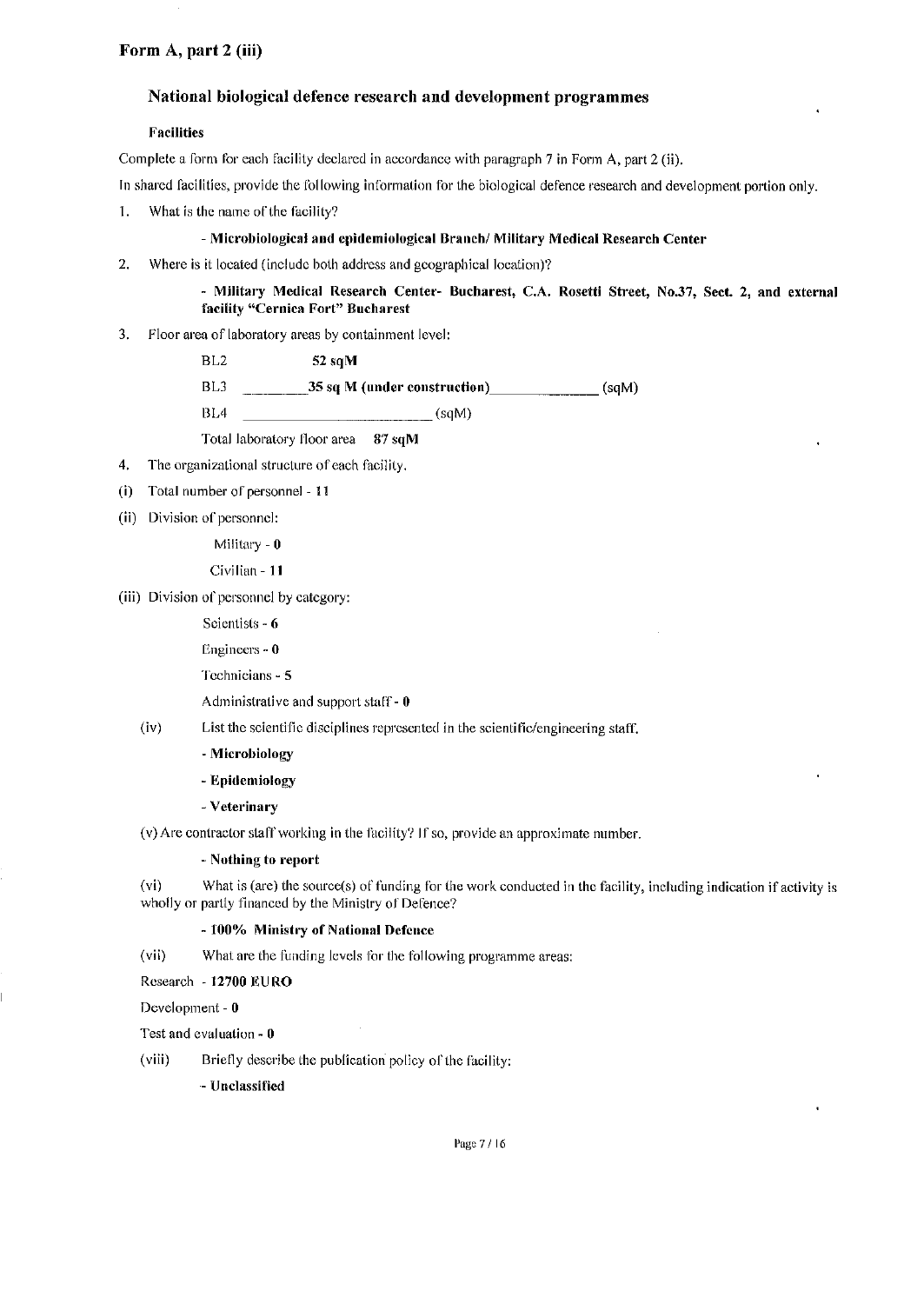(ix) Provide a list of publicly-available papers and reports resulting from the work published during the previous 12 months. (To include authors. titles and full references.)

-lordache, P. Zamora; Lungu, R. M.; Epurc, G.; Muresan, M.; Petre, R.; Petrea, N.; Pretorian, A.; Dionezie, B.; Mutihac, L.; Ordeanu, V. The Determination of the Nanostructured Materials' Morphology, by *Applying the Stlltistics of the Structural Element Mllps,* Source: JOURNAL **OF** OPTOELECTRONICS AND ADVANCED MATERIALS Volume: 13 Issue: 5-6 Pnges: 550-559 Published: MAY-JUN 2011 Cited in Web of Science ISSN: 1454-4164

5. Briefly describe the biological defence work carried out at the facility, including type(s) of micro-organisms<sup>9</sup> and/or toxins studied, as well as outdoor studies of biological aerosols.

Bacillus anthracis

Brucella spp

West Nile Virus

TBE Virus

Aflatoxins

Testing for biological agcnts(stimulators) decontamination in field (Training team NBC Defence),

<sup>&</sup>lt;sup>9</sup> Including viruses and prions.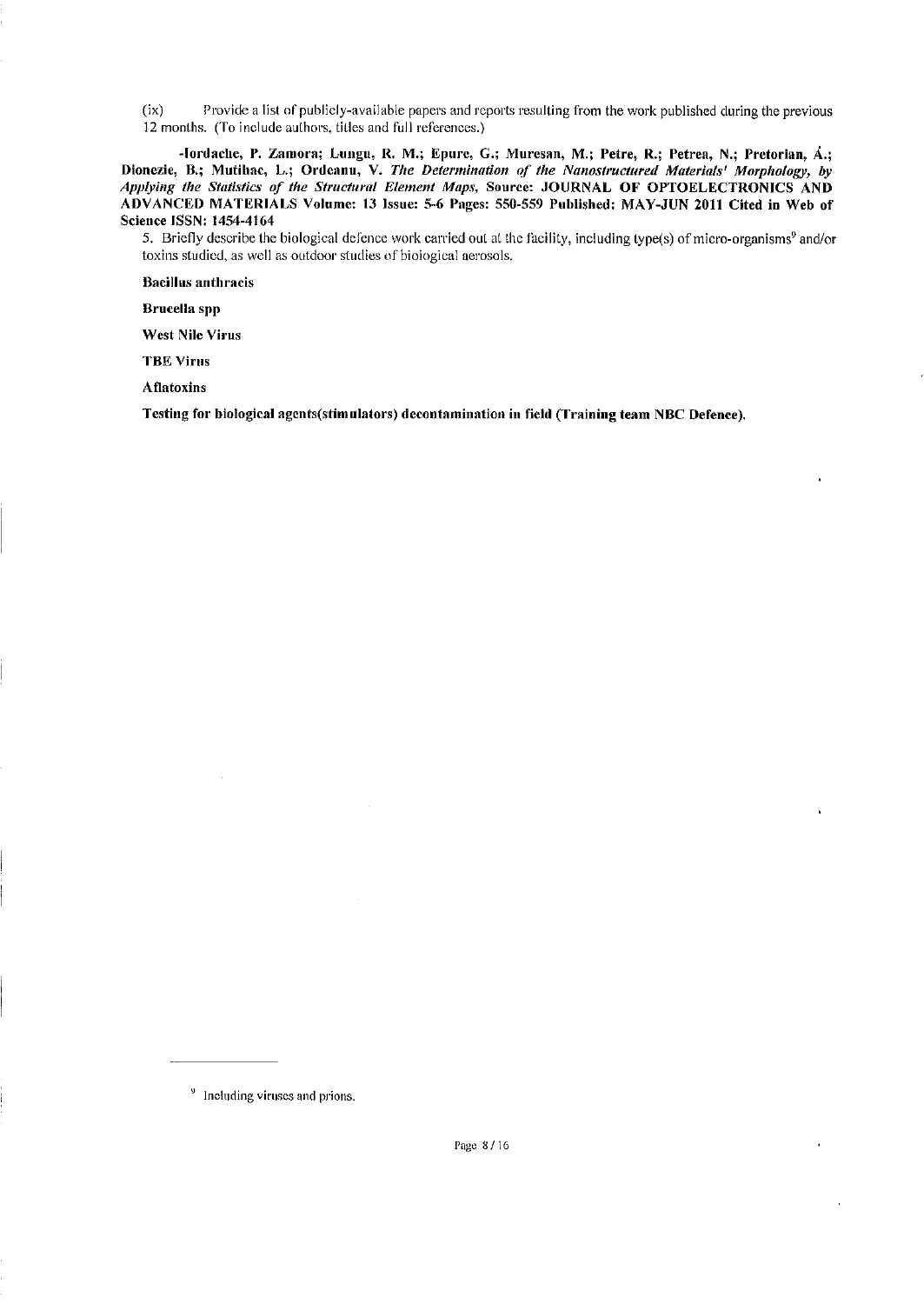# Confidence-Building Measure "C"

### Encouragement of publication of results and promotion of use of knowledge

At the Third Review Conference it was agreed that States parties continue to implement the following:

Encouragement of publication of results of biological research directly related to the Convention, in scientific journals generally available to States parties, as well as promotion of use for permitted purposes of knowledge gained in this research,

#### Modalities

The Third Review Conference agreed on the following:

- 1. It is recommended that basic research in bloscicnces, and particularly that directly related to the Convention should generally be unclassified and that applied research to the extent possible, without infringing on national and commercial interests, should also be unclassified.
- 2. States parties are encouraged to provide information on their policy as regards publication of results of biological research, indicating, *inter alia*, their policies as regards publication of results of research carried out in research centres and laboratories subject to exchange of information under item A and publication of research on outbreaks of diseases covered by item B, and to provide information on relevant scientific journals and other relevant scientific publications generally available to States parties.
- 3. The Third Review Conference discussed the question of cooperation and assistance as regards the safe handling of biological material covered by the Convention. It concluded that other international forums were engaged in this field and expressed its support for efforts aimed at enhancing such cooperation.

#### Published papers 2011

Danes Mihai, Carmen Moisoiu, Mihaela Scripcariu, Rodica Moise, Doina Danes, Doina Surugiu 2011, A commercial disinfectant efficacy against vaccinia virus, Romanian Journal of Veterinary Medicine 4: 181-190 (Eficacitatca unui dezinfectant comcrcial fata Jc virusul vaccinia, Rcvista Romana de Medicina Veterinara 4 :181 - 190)

Cismileanu Ana, Daniela Lorin 2011, Experimental model to validate the ELISA method determination of deoxynivalenol in feed, Romanian Journal of Veterinary Medicine 3: 23-30

(Model experimental pentru validarea metodei ELISA de determinare a deoxinivalenolului din furaje,

Revista Romana de Medicina Vctcrinara 3: 23 --30)

Csuma Ana, Victorița Burghelea, Ana Cismileanu 2011, Identification and determination of compound feed of banned feed additives for use in animal feed production, Academy of Agricultural and Forestry Sciences, Scientific research offer for tehnological transfer in agriculture, food industry and forestry. Rd. New Agris ISSN 1844-0355 *(in press)* 

(Identificarea si determinarea din nutreturi combinate a unor aditivi furajeri interzisi pentru utilizare în hrana animalelor de productie, Academia de Stiinte Agricole si Silvice, Oferta cercetarii stiintifice pentru transfer tehnologic in agricultura, industria alimentara si silviculturn, Ed. New Agris ISSN 1844-0355 *(in press)* 

Csuma Ana, Victorița Burghelea, Ana Cismileanu 2011, Determination of coccidiostats nicarbazin, diclazuril and robenidine of compound feed for poultry, Academy of Agricultural and Forestry Sciences, Scientific research offer for tehnological transfer in agriculture, food industry and forestry, Ed. New Agris ISSN 1844-0355 *(in press)* 

(Determinarea coccidiostaticelor nicarbazin, diclazuril si robenidina din nutreturi combinate pentru pasari, Academia de

Page9/16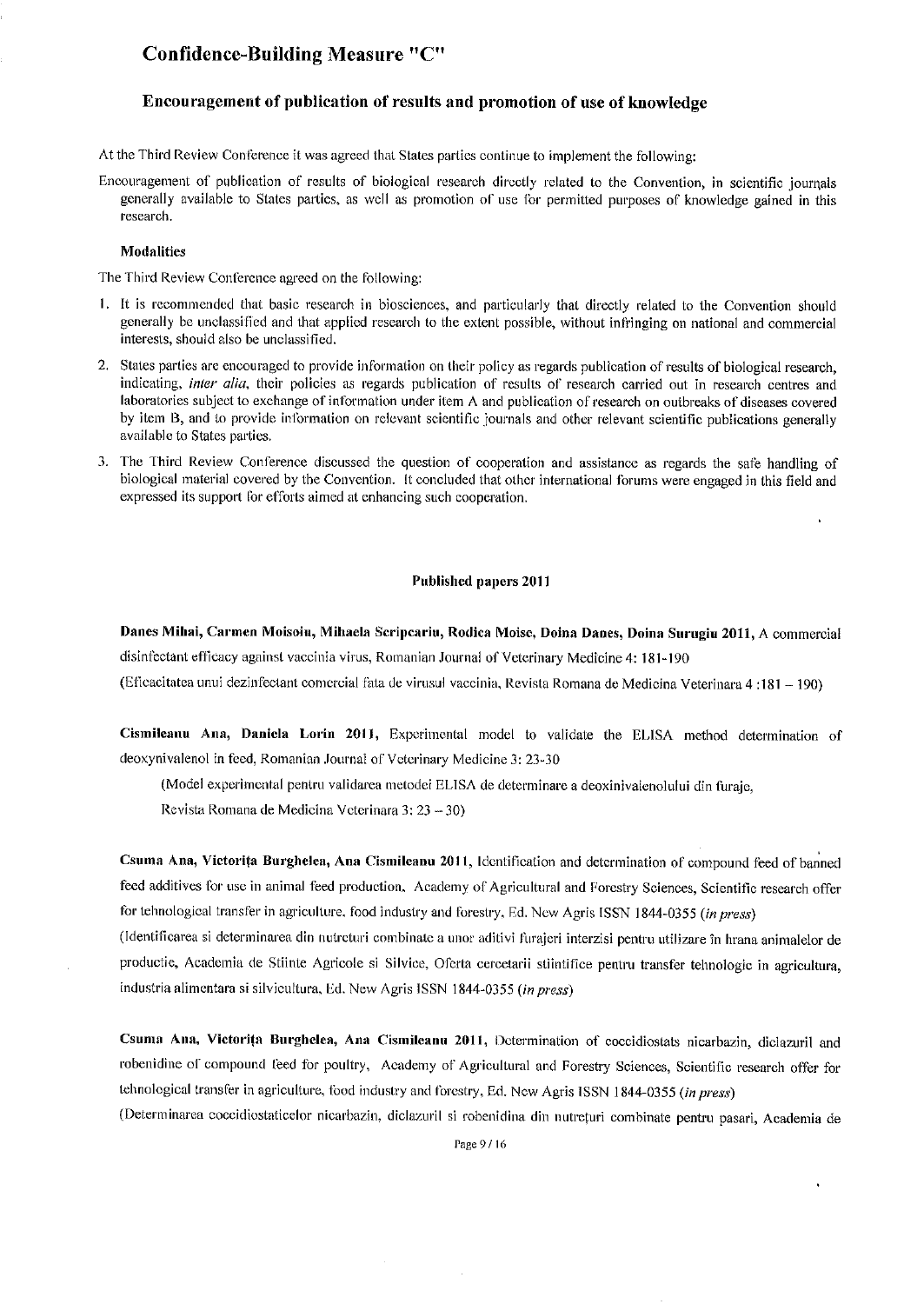Stiinte Agricole si Silvice, Oferta cercetarii stiintilice pentru transfer tehnologic in agricultura, industria alimentara si silvicultura, Ed. New Agris ISSN 1844-0355 (in press)

#### List of 2011 ISI articles INCDMI "Cantacuzino"

1. Adriaenssens N, Coenen S, Kroes AC, Versporten A, Vankerckhoven V, Muller A, Blix HS, Goossens H; ESAC Project Group (Baicus A). European Surveillance of Antimicrobial Consumption (ESAC): systemic antiviral use in Europe, J Antimicrob Chcmother. 66(8): 1897-905, 2011

2. Baicus A, Persu A, Dinu S, Joffret ML, Delpeyroux F, Oprisan G. The frequency and biodiversity of poliovirus and nonpolio enterovirus strains isolated from healthy children living in a limited area in Romania. Arch Virology, 156(4):701- 706, 2011

3. Bauer MP, Notermans DW, van Benthcm BH, Brazier JS, Wilcox MH, Rupnik M, Monnet DL, van Dissel JT, Kuijper EJ; ECDIS Study Group (Lemeni D). Clostridium diflicile infection in Europe: a hospital-based survey. Lancet, 377(9759):63-73, 2011

4. Chifiriuc MC, Banu 0, Bleotu C. Lazar V Interaction of bacteria isolated from clinical biofilms with cardiovascular prosthetic devices and eukaryotic cells, Anaerobe. 2011 (online)

5. Chifiriuc MC, Pircalabioru G, Gîlea B, Lazar V, Dascalu L, Enache G, Bleotu C. Immunogenicity of different cellular fractions of Vibrio parahaemolyticus strains grown under sub-lethal heat and osmotic stress. African Journal of Microbiology Research, 5(1) 65-72,2011

6. Coipan E.C., Vladirnirescu Al.F. Ixodcs ricinus ticks (Acari: Ixodidac) - vectors for Lyme disease spirochetes in Romania. Experimental and Applied Acarology, 54 (3): 293-300, 2011

7. Cotar AI, Badescu D, Oprea M, Dinu S, Banu O, Dobreanu D, Dobreanu M, Ionac A, Flonta M, Straut M. "Q fever endocarditis in Romania: the first cases confirmed by direct sequencing". Int. J. Mol. Sci. 12, 2011 Ferdes, M; Ungurcanu, C; Mihalcca, A; Chirvase, AA; Mocanu, E, The Influence of the Carbon Source on Torularhodin Pigment Biosynlhesis. Rev.Chim., 62 (3), 339-343, 2011.

8. Kissling E, Valenciano M, Cohen JM, Oroszi B, Barret AS, Rizzo C, Stefanoff P, Nunes B, Pitigoi D, Larrauri A, Daviaud I, Horvath JK, O'Donnell J, Seyler T, Paradowska-Stankiewicz IA, Pechirra P, Ivanciuc AE, Jimenez-Jorge S, Savulescu C, Ciancio BC, Moren A. I-MOVE Multi-Centre Case Control Study 2010-2011: Overall and Stratified Estimates of Influenza Vaccine Effectiveness in Europe. PloS ONE, 6( 11 ), 2011

9.Limban C, Marutescu L, Chifiriuc MC Synthesis, spectroscopic properties and antipathogenic activity of new thiourea derivatives. Molecules. 16(9):7593-607, 2011

10. Lim ban C, Missir AV, Chirita IC, Nitulescu GM, Caproiu MT, Chifiriuc MC, lsrail AM. Synthesis and antimicrobial properties of new 2-((4- cthylphenoxy) methyl)benzoylthioureas. Chemical Papers, 65 (I) 60-69, 2011

11. Maftei I, Segal L, Panculescu-Gatej R, Ceianu C, Covic A. Hantavirus infection- hemorrhagic fever with renal syndrome: the first case series reported in Romania and review of literature. Int Urol Nephrol . (DOI 10.1007/s11255-011-0013-z, 2011 (Ahead of print publication)

12. Mankertz A, Mihneva Z, Gold H, Baumgarte S, Baillot A, Helble R, Roggendorf H, Bosevska G, Nedeljkovic J, Makowka A, Hutse V, Holzmann H, Aberle SW, Cordey S, Necula G, Mentis A, Korukluoğlu G, Carr M, Brown KE, Hübschen JM, Muller CP, Mulders MN, Santibanez S, Spread of Measles Virus D4-Hamburg, Europe, 2008-2011. Emerg Infect Dis 17(8):1396-401, 2011.

13. Stavri H, Ulca I, Radu DL, Ghcorghiu Branaru M, Moldovan 0, Bogdan MA, Tudose C, Raileanu M, Duiculescu D, Ene L, Olar V, lonita C, Popa GL, Popa MI, Brennan PJ, "Serodiagnosis of environmental mycobacterial infections", J Microbial Methods 86, 283-290, 2011

Page 10/ 16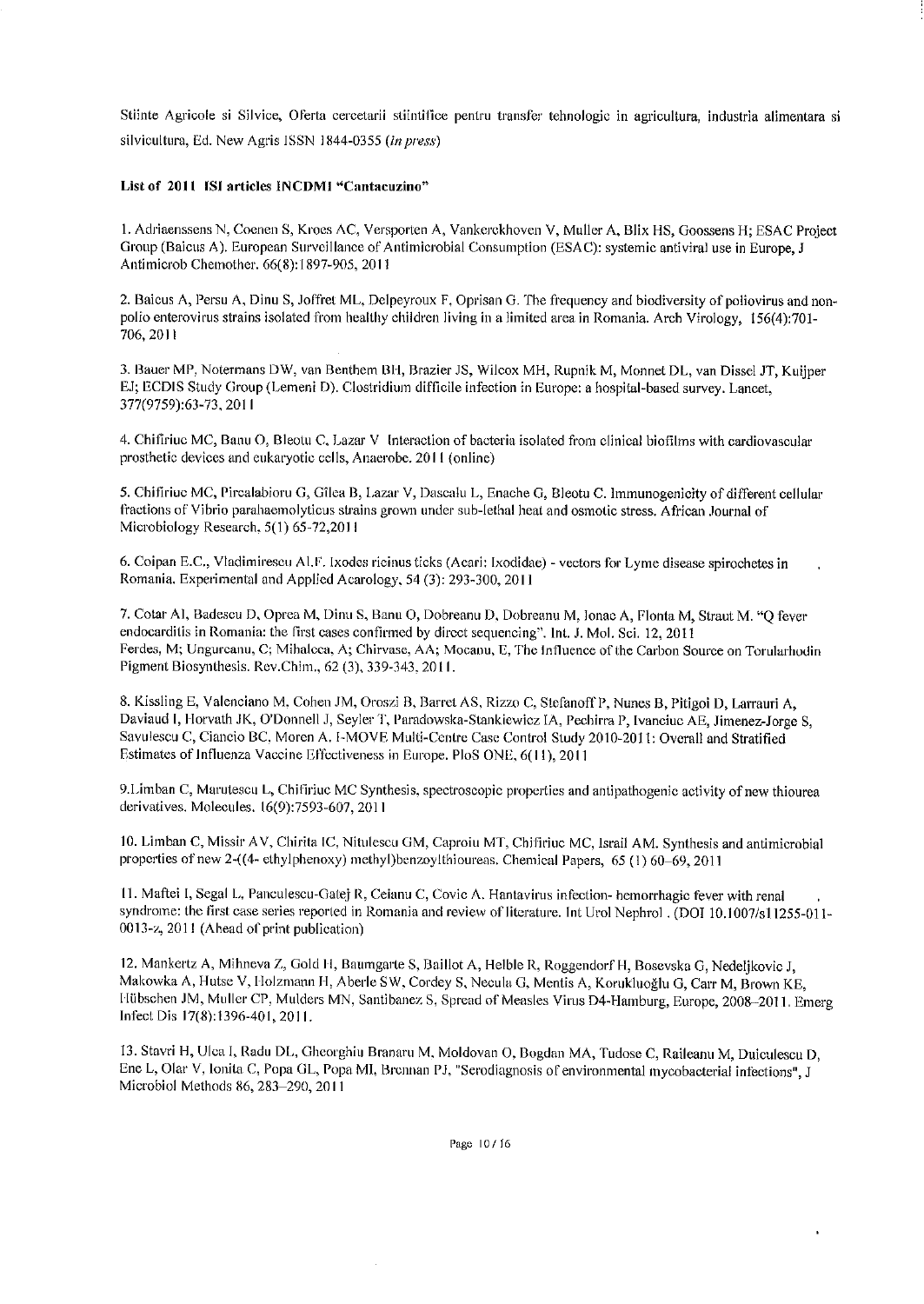14. Valenciano, M; Kissling, E; Cohen, JM; Oroszi, B; Barret, AS; Rizzo, C; Nunes, B; Pitigoi, D; Camara, AL; Mosnier, A; Horvath, JK; O'Donnell, J; l3ella, A; Guiomar, R; Lupulescu, E; Savulescu, C; Ciancio, BC; Kramarz, P; Moren, A. Estimates of Pandemic Influenza Vaccine Effectiveness in Europe, 2009-2010: Results of Influenza Monitoring Vaccine Effectiveness in Europe (I-MOVE) Multicentre Case-Control Study. PLOS Med, 8 (]):el 000388, 2011.

15. M. Straut, S. Dinu. M. Surdeanu - "Point mutations associated with antibiotic resistance and clonal relatedness of Pseudomonas aeruginosa clinical isolates" -- Poster. 21st ECCMID & 27thICC, Milan, Italy 7-10 May 2011 (Abstract: Clin. Microbiol. Infect. 2011, 17: S4, S133)

16. C Usein, D Tatu-Chitoiu, S Ciontea, M Baltoiu, M Nica, M Damian. "·Enteroaggregative Escherichia coli as a possible cause of sporadic diarrhoea in children from Romania". 21st ECCMID&27th!CC, Milan, Italy 7-10 May 2011 (Abstract: Clin. Microbial. Infect.2011, 17: S4, 756)

17. Gheorghe Necula, Maria E. Mihai, Claudiu E. Sbarcea, Sorin Dhrn, Emilia Lupulescu, Emanoil Ceausu, Adrian Streinu-Cercel, Dan F. Mihailescu, Viorel I. Alexandrescu, Romanian Review of Laboratory Medicine, Overview of influenza virus antiviral resistance in Romania in the last four epidemic seasons phenotyping, genotyping and molecular analysis study, Vol. 19, No. 3, September 2011.

18. Vicente JL, Sousa CA, Alten B, Caglar SS, Fălcuță E, Latorre JM, Toty C, Barré H, Demirci B, Di Luca M, Toma L, Alves R, Salgueiro P, Silva TL, Bargues MD, Mas-Coma S, Boccolini D, Romi R, Nicolescu G, do Rosario VE, OzerN, Fontenille D, Pinto J, Genetic and phenotypic varialion of the malaria vector Anopheles atroparvus in southern Europe. Malar J, 10: 5, 201

#### Scientific meetings 2011

Csuma Ana, Cornelia Pirlog 2011, Some aspects regarding impurities profile in Fipronil - HPLC method , The XI National Congress of Veterinary Medicine, Bucharest May 8 to 11,201 l

Militaru D., Virgilia Popa, Daniela Botus, Beatrice Stirbu 2011, Designing of classical and real time PCR format assays for detection and quantification of Neospora caninum in biological samples (i), The XI National Congress of Veterinary Medicine, Bucharest May 8 to 11, 2011

Popa Virgilia, Daniela Botus, Irina Codita, Vasilica Ungureanu, Lucreția Negrariu, Catălina Gheorghe, Carmen Moisoiu, Florin Pastramă, Ionut Sorescu, Nicolae Catana, Gheorghe Rapuntean 2011, In vitro testing of antibiotic associations, The XI National Congress of Veterinary Medicine, Bucharest May 8 to 11, 2011

Popa Mirela, Miliana Petrof, Virgilia Popa 2011, Pathotyping of Salmonella strains, FVM Symposium Bucharest, November 17 to 18, 2011,

(Patotipizarca tulpinilor de Salmonella, Simpozionul FMV Bucuresti, 17-18 nov. 2011)

Popa Mirela, Miliana Petrof, Virgilia Popa 2011, Selection of vaccine strains and their impact on canine parvovirus population circulating in Romania, Bucharest IDAH Symposium, October 11 to 12. 2011

(Selectia tulpinilor vaccinale si impactul lor asupra populatiei circulante de parvovirus canin pe teritoriul Romaniei, Simpozionul IDSA Bucuresti 11-12 oct. 2011)

#### International cooperation in scientific research

| Responsible from<br><b>Pasteur Institute</b> | Project                                                                                                                                                           | Cooperation            |
|----------------------------------------------|-------------------------------------------------------------------------------------------------------------------------------------------------------------------|------------------------|
| Virgilia Popa / Mihai Danes                  | Discontools, A European technology<br>platform for global animal health.<br>Development of the most effective tools<br>to control infectious diseases in animals. | <b>FP7-KBBE-2007-1</b> |

### List of the projects from "Dasteur Institute"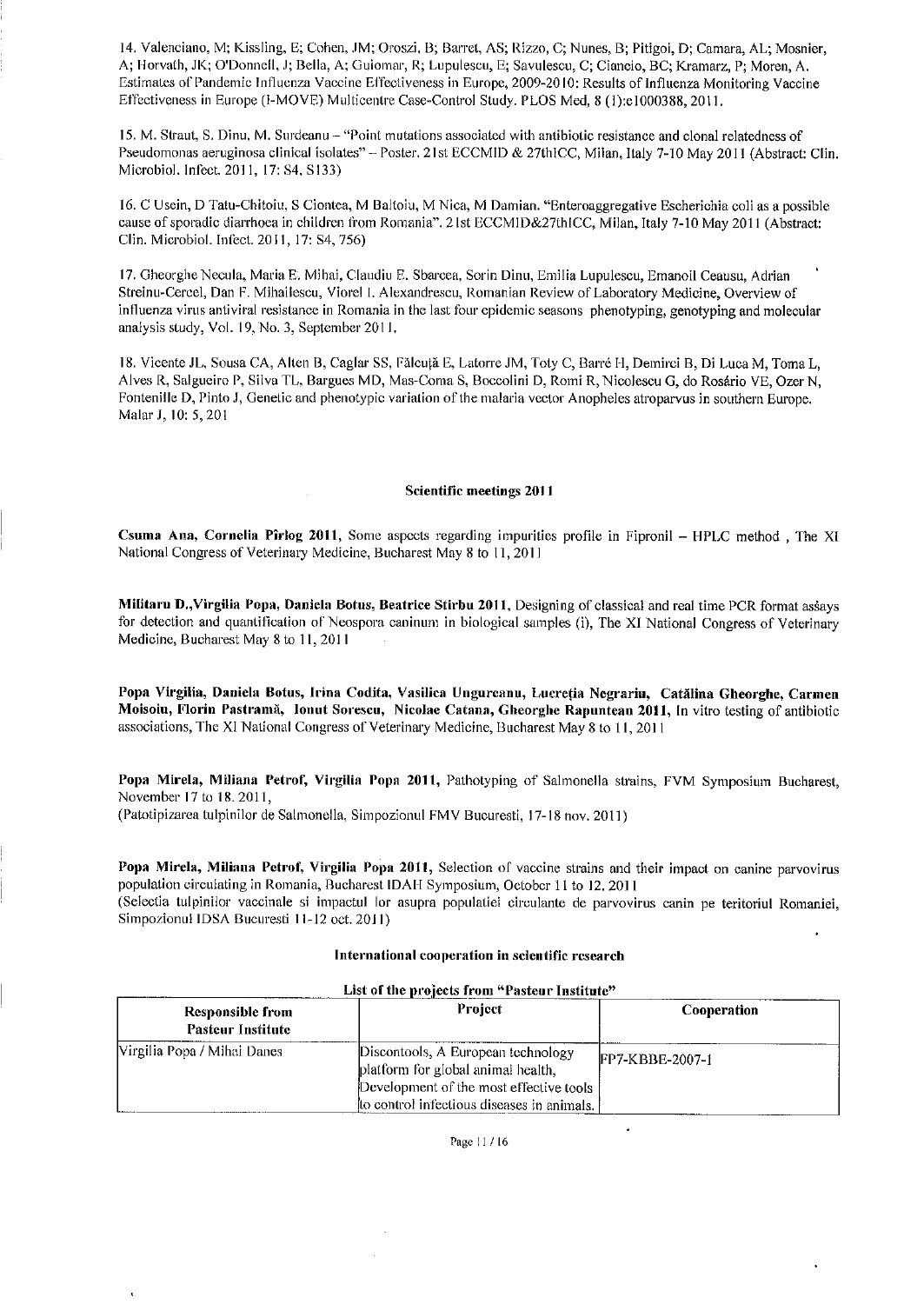List of 2011 ongoing or finalized projects INCDMI "Cantacuzino"

| Label<br>CF# | Start<br>date | End date        | Project leader                   | Project title                                                                                                                                                                                                                                       | Call name                                                               | Name of<br>contracting<br>authority                  |
|--------------|---------------|-----------------|----------------------------------|-----------------------------------------------------------------------------------------------------------------------------------------------------------------------------------------------------------------------------------------------------|-------------------------------------------------------------------------|------------------------------------------------------|
| CF1          | 2009          | 2012            | PITIGOI<br>DANIELA               | SE-Stockholm: ECDC country ECDC/08/025<br>inventory and activities<br>support<br>2009/S 183-262603                                                                                                                                                  |                                                                         | European<br>Commission - DG<br>SANCO - ECDC          |
| CF2          | 2009          | 2012            | RADU DOREL                       | Genetic subtypes and<br>antiretroviral drug resistance of<br>HIV-1 in Romania.                                                                                                                                                                      |                                                                         | Walter Reed<br>Army Research<br>Institute, USA       |
| CF3          | 2009          | 2012            | CU VIOREL                        | ALEXANDRES   I-MOVE (European<br>programme to monitor<br>seasonal and pandemic<br>influenza vaccine<br>effectiveness)                                                                                                                               | EpiConcept<br>(Franta)<br>(Contract<br>OJ/2007/015)                     | European<br>Commission -<br>DG SANCO-<br><b>ECDC</b> |
| CF4          |               | 08.2009 12.2011 | DAMIAN<br>MARIA                  | Surveillance of Diphtheria<br>(RIIPDIPHT)                                                                                                                                                                                                           | <b>ACIP 2009</b>                                                        | Institut Pasteur<br>International<br>Network         |
| CFS          | 2009          | 2011            | RADU DOREL                       | Influenza Vaccine Production<br>Capacity Building                                                                                                                                                                                                   |                                                                         | <b>WHO</b>                                           |
| CF6          | 04.10         | 2014            | RADU DOREL                       | FASTVAC: A generic<br>framework for FAST<br>production and evaluation of<br>emergency VACcines.                                                                                                                                                     |                                                                         | European<br>Commission -<br>DG SANCO                 |
| CF7          | 2010          | 2012            | ONU ADRIAN                       | Development and Sustainable<br>Manufacturing of Adjuvanted<br>Pandemic Influenza Vaccines<br>in Developing Countries.                                                                                                                               | $F16$ SUB -<br> 2010 BARDA 1   MS<br><b>IDSE P 100008-</b><br>$01 - 00$ | ASPR/BARDA/A                                         |
| CF8          | 01.11         | 12.14           | <b>CEIANU</b><br><b>CORNELIA</b> | Biology and control of vector-<br>borne infections in Europe.                                                                                                                                                                                       | FP7                                                                     | European<br>Commission<br>DG Research<br>(FP7)       |
| CF9          | 10.07         | 10.12           | RADU DOREL                       | Development of a Novel<br>Immunoassay for the Very<br>Early Detection of<br>Biothreatening Bacterial<br>Infection.                                                                                                                                  |                                                                         | NATO ScfP                                            |
| CF10         | 06.07         | 12.11           | OPRISAN<br><b>GABRIELA</b>       | Interrelationships of Hepatitis ACIP 2007<br>Viruses Genotypes and/or<br>Variants with the<br>Environment: Evolution of<br>their Respective Clinical and<br>genetic Impacts on Primary<br>Liver Cancer Development in<br>Central and Eastern Europe |                                                                         | <b>Institut Pasteur</b><br>International<br>Network  |
| CF11         | 09.11         | 08.12           |                                  | DAMIAN Maria Improvement of laboratory<br>diagnosis of Pertussis in<br>Romania                                                                                                                                                                      |                                                                         | Private funds:<br>Sanofi Pasteur-<br>Romania         |
| CF12         | 09.10         | 09.12           | SALAGEANU<br>AURORA              | Development of Research<br>Infrastructure in Microbiology,<br>Immunology and<br>Biotechnology for an Increase<br>Capacity in Investigating<br>Diseases with Major Impact on<br>Public Health                                                        | <b>POSCCE 2009</b>                                                      | ANCS-OIC                                             |

Page 12/ 16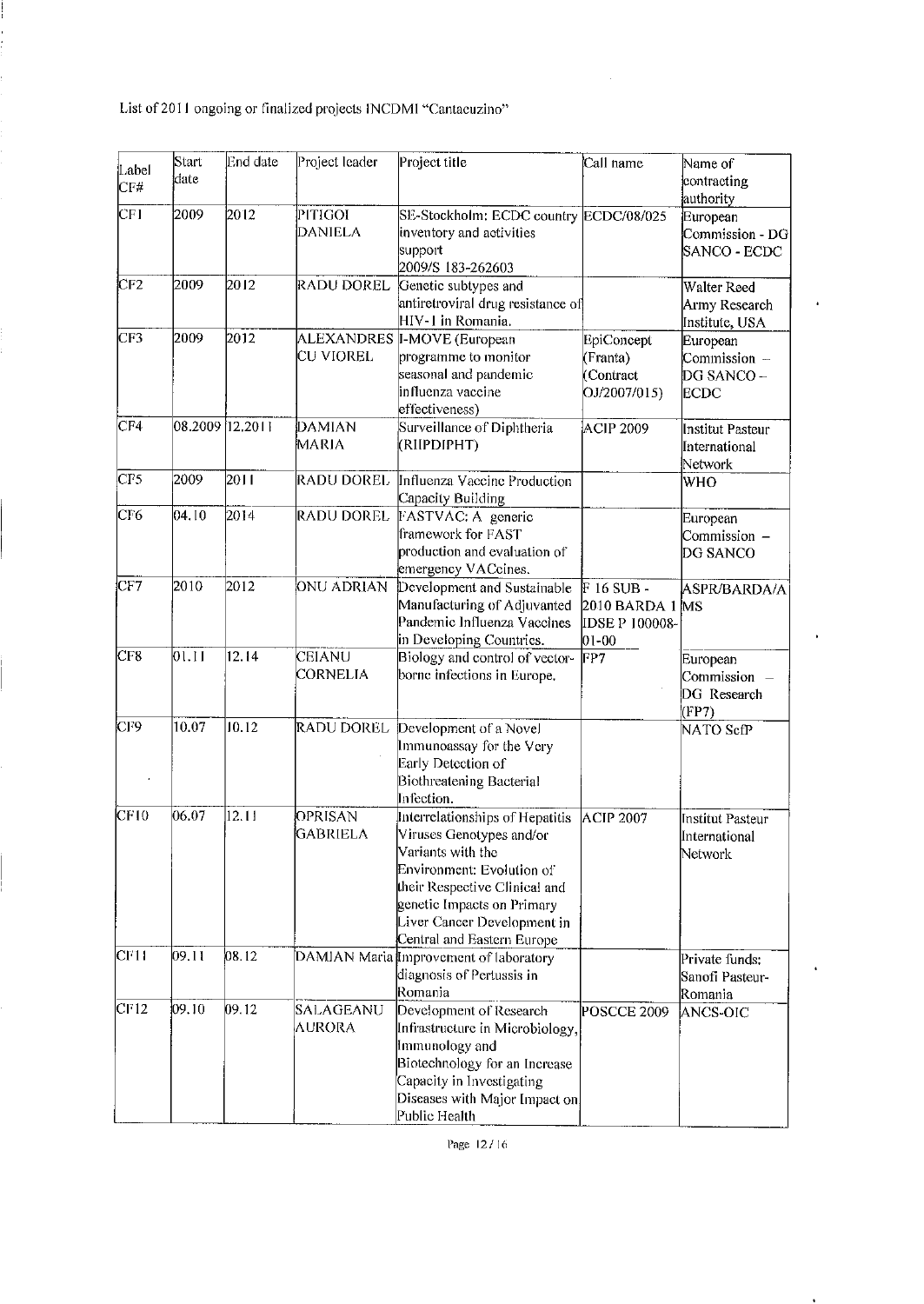| AURORA<br>innovative biotechnologies for<br>Partnership in<br>obtaining therapeutical<br>Priority<br>Domains 2008<br>extracts from Monascus sp.<br>(partner)<br>11.11<br>Management of acute bacterial PNII<br>UNGUREANU<br><b>CNMP</b><br>F49<br>09.08<br>meningitis: modern<br>VASILICA<br>Partnership in<br>investigative and intervening<br>Priority<br>Domains 2008<br>strategies<br>Bacterial infective endocarditisPNII<br>11.11<br><b>STRAUT</b><br><b>CNMP</b><br>09.08<br>F50<br>development of a functional<br>MONICA<br>Partnership in<br>model for surveillance and<br>Priority<br>characterization of aetiological Domains 2008<br>microorganisms, based on<br>molecular and immunological<br>methods<br>Multidisciplinary national<br>12.11<br>PURCAREA<br>PNII<br><b>CNMP</b><br> 09.08<br><b>F51</b><br>strategies for early warning,<br>CIULACU<br>Partnership in<br>monitoring and control of<br>Priority<br>VALERIA<br>Domains 2008<br>emergent and re-emergent<br>diseases transmitted by<br>mosquitoes vectors (dipter:<br>Culicidae),<br>New compounds involved in<br>12.11<br><b>CREMER</b><br>PNII<br><b>CNMP</b><br>F52<br>09.08<br>modulating the activity of pro-<br>LIDIA<br>Partnership in<br>inflammatory cytokine<br>Priority<br>HMGB-1 target in the<br>Domains 2008<br>treatment of septic shock and<br>malignant neoplastic disease<br>therapy<br>Diarrheal syndromes caused by PNII<br>10.08<br>09.11<br>DAMIAN<br>F 53<br><b>CNMP</b><br><b>MARIA</b><br>Enterobacteriaceae in the<br>Partnership in<br>group of age 0-4 years.<br>Priority<br>Molecular studies for<br>Domains 2008<br>diagnosis, pathogenicity,<br>virulence and antibiotic<br>resistance (GEN-INF)<br>(partner).<br>F54<br>10.08<br>09.11<br>CODITA IRINA Development of food<br>PNII<br><b>CNMP</b><br>packaging antimicrobial foils<br>Partnership in<br>containing natural<br>Priority<br>antimicrobial compounds.<br>Domains 2008<br>(partner)<br>10.08<br>10.11<br>Advanced multicriterial<br>F55<br>ONU ADRIAN<br>PNII<br><b>CNMP</b><br>decision algorithms for<br>Partnership in<br>inteligent management and<br>Priority<br>preparation of biotechnological Domains 2008<br>therapeutic products for human<br>use (partener)<br>10.11<br>ALEXANDRES Molecular investigations of<br>PNII<br>F56<br>10.08<br><b>CNMP</b><br><b>CU VIOREL</b><br>acute respiratory infections due<br>Partnership in<br>to non-influenza viruses and<br>Priority<br>the implications in newborns<br>Domains 2008<br>and infants pathology.<br>F57<br>10.08<br>10.11<br>ISRAIL ANCA<br>Studies regarding the synthesis PNII<br><b>CNMP</b> | F48 | 09.08 | 109.11 | SALAGEANU | Design and development of | PNII           | <b>CNMP</b> |
|----------------------------------------------------------------------------------------------------------------------------------------------------------------------------------------------------------------------------------------------------------------------------------------------------------------------------------------------------------------------------------------------------------------------------------------------------------------------------------------------------------------------------------------------------------------------------------------------------------------------------------------------------------------------------------------------------------------------------------------------------------------------------------------------------------------------------------------------------------------------------------------------------------------------------------------------------------------------------------------------------------------------------------------------------------------------------------------------------------------------------------------------------------------------------------------------------------------------------------------------------------------------------------------------------------------------------------------------------------------------------------------------------------------------------------------------------------------------------------------------------------------------------------------------------------------------------------------------------------------------------------------------------------------------------------------------------------------------------------------------------------------------------------------------------------------------------------------------------------------------------------------------------------------------------------------------------------------------------------------------------------------------------------------------------------------------------------------------------------------------------------------------------------------------------------------------------------------------------------------------------------------------------------------------------------------------------------------------------------------------------------------------------------------------------------------------------------------------------------------------------------------------------------------------------------------------------------------------------------------------------------------|-----|-------|--------|-----------|---------------------------|----------------|-------------|
|                                                                                                                                                                                                                                                                                                                                                                                                                                                                                                                                                                                                                                                                                                                                                                                                                                                                                                                                                                                                                                                                                                                                                                                                                                                                                                                                                                                                                                                                                                                                                                                                                                                                                                                                                                                                                                                                                                                                                                                                                                                                                                                                                                                                                                                                                                                                                                                                                                                                                                                                                                                                                                        |     |       |        |           |                           |                |             |
|                                                                                                                                                                                                                                                                                                                                                                                                                                                                                                                                                                                                                                                                                                                                                                                                                                                                                                                                                                                                                                                                                                                                                                                                                                                                                                                                                                                                                                                                                                                                                                                                                                                                                                                                                                                                                                                                                                                                                                                                                                                                                                                                                                                                                                                                                                                                                                                                                                                                                                                                                                                                                                        |     |       |        |           |                           |                |             |
|                                                                                                                                                                                                                                                                                                                                                                                                                                                                                                                                                                                                                                                                                                                                                                                                                                                                                                                                                                                                                                                                                                                                                                                                                                                                                                                                                                                                                                                                                                                                                                                                                                                                                                                                                                                                                                                                                                                                                                                                                                                                                                                                                                                                                                                                                                                                                                                                                                                                                                                                                                                                                                        |     |       |        |           |                           |                |             |
|                                                                                                                                                                                                                                                                                                                                                                                                                                                                                                                                                                                                                                                                                                                                                                                                                                                                                                                                                                                                                                                                                                                                                                                                                                                                                                                                                                                                                                                                                                                                                                                                                                                                                                                                                                                                                                                                                                                                                                                                                                                                                                                                                                                                                                                                                                                                                                                                                                                                                                                                                                                                                                        |     |       |        |           |                           |                |             |
|                                                                                                                                                                                                                                                                                                                                                                                                                                                                                                                                                                                                                                                                                                                                                                                                                                                                                                                                                                                                                                                                                                                                                                                                                                                                                                                                                                                                                                                                                                                                                                                                                                                                                                                                                                                                                                                                                                                                                                                                                                                                                                                                                                                                                                                                                                                                                                                                                                                                                                                                                                                                                                        |     |       |        |           |                           |                |             |
|                                                                                                                                                                                                                                                                                                                                                                                                                                                                                                                                                                                                                                                                                                                                                                                                                                                                                                                                                                                                                                                                                                                                                                                                                                                                                                                                                                                                                                                                                                                                                                                                                                                                                                                                                                                                                                                                                                                                                                                                                                                                                                                                                                                                                                                                                                                                                                                                                                                                                                                                                                                                                                        |     |       |        |           |                           |                |             |
|                                                                                                                                                                                                                                                                                                                                                                                                                                                                                                                                                                                                                                                                                                                                                                                                                                                                                                                                                                                                                                                                                                                                                                                                                                                                                                                                                                                                                                                                                                                                                                                                                                                                                                                                                                                                                                                                                                                                                                                                                                                                                                                                                                                                                                                                                                                                                                                                                                                                                                                                                                                                                                        |     |       |        |           |                           |                |             |
|                                                                                                                                                                                                                                                                                                                                                                                                                                                                                                                                                                                                                                                                                                                                                                                                                                                                                                                                                                                                                                                                                                                                                                                                                                                                                                                                                                                                                                                                                                                                                                                                                                                                                                                                                                                                                                                                                                                                                                                                                                                                                                                                                                                                                                                                                                                                                                                                                                                                                                                                                                                                                                        |     |       |        |           |                           |                |             |
|                                                                                                                                                                                                                                                                                                                                                                                                                                                                                                                                                                                                                                                                                                                                                                                                                                                                                                                                                                                                                                                                                                                                                                                                                                                                                                                                                                                                                                                                                                                                                                                                                                                                                                                                                                                                                                                                                                                                                                                                                                                                                                                                                                                                                                                                                                                                                                                                                                                                                                                                                                                                                                        |     |       |        |           |                           |                |             |
|                                                                                                                                                                                                                                                                                                                                                                                                                                                                                                                                                                                                                                                                                                                                                                                                                                                                                                                                                                                                                                                                                                                                                                                                                                                                                                                                                                                                                                                                                                                                                                                                                                                                                                                                                                                                                                                                                                                                                                                                                                                                                                                                                                                                                                                                                                                                                                                                                                                                                                                                                                                                                                        |     |       |        |           |                           |                |             |
|                                                                                                                                                                                                                                                                                                                                                                                                                                                                                                                                                                                                                                                                                                                                                                                                                                                                                                                                                                                                                                                                                                                                                                                                                                                                                                                                                                                                                                                                                                                                                                                                                                                                                                                                                                                                                                                                                                                                                                                                                                                                                                                                                                                                                                                                                                                                                                                                                                                                                                                                                                                                                                        |     |       |        |           |                           |                |             |
|                                                                                                                                                                                                                                                                                                                                                                                                                                                                                                                                                                                                                                                                                                                                                                                                                                                                                                                                                                                                                                                                                                                                                                                                                                                                                                                                                                                                                                                                                                                                                                                                                                                                                                                                                                                                                                                                                                                                                                                                                                                                                                                                                                                                                                                                                                                                                                                                                                                                                                                                                                                                                                        |     |       |        |           |                           |                |             |
|                                                                                                                                                                                                                                                                                                                                                                                                                                                                                                                                                                                                                                                                                                                                                                                                                                                                                                                                                                                                                                                                                                                                                                                                                                                                                                                                                                                                                                                                                                                                                                                                                                                                                                                                                                                                                                                                                                                                                                                                                                                                                                                                                                                                                                                                                                                                                                                                                                                                                                                                                                                                                                        |     |       |        |           |                           |                |             |
|                                                                                                                                                                                                                                                                                                                                                                                                                                                                                                                                                                                                                                                                                                                                                                                                                                                                                                                                                                                                                                                                                                                                                                                                                                                                                                                                                                                                                                                                                                                                                                                                                                                                                                                                                                                                                                                                                                                                                                                                                                                                                                                                                                                                                                                                                                                                                                                                                                                                                                                                                                                                                                        |     |       |        |           |                           |                |             |
|                                                                                                                                                                                                                                                                                                                                                                                                                                                                                                                                                                                                                                                                                                                                                                                                                                                                                                                                                                                                                                                                                                                                                                                                                                                                                                                                                                                                                                                                                                                                                                                                                                                                                                                                                                                                                                                                                                                                                                                                                                                                                                                                                                                                                                                                                                                                                                                                                                                                                                                                                                                                                                        |     |       |        |           |                           |                |             |
|                                                                                                                                                                                                                                                                                                                                                                                                                                                                                                                                                                                                                                                                                                                                                                                                                                                                                                                                                                                                                                                                                                                                                                                                                                                                                                                                                                                                                                                                                                                                                                                                                                                                                                                                                                                                                                                                                                                                                                                                                                                                                                                                                                                                                                                                                                                                                                                                                                                                                                                                                                                                                                        |     |       |        |           |                           |                |             |
|                                                                                                                                                                                                                                                                                                                                                                                                                                                                                                                                                                                                                                                                                                                                                                                                                                                                                                                                                                                                                                                                                                                                                                                                                                                                                                                                                                                                                                                                                                                                                                                                                                                                                                                                                                                                                                                                                                                                                                                                                                                                                                                                                                                                                                                                                                                                                                                                                                                                                                                                                                                                                                        |     |       |        |           |                           |                |             |
|                                                                                                                                                                                                                                                                                                                                                                                                                                                                                                                                                                                                                                                                                                                                                                                                                                                                                                                                                                                                                                                                                                                                                                                                                                                                                                                                                                                                                                                                                                                                                                                                                                                                                                                                                                                                                                                                                                                                                                                                                                                                                                                                                                                                                                                                                                                                                                                                                                                                                                                                                                                                                                        |     |       |        |           |                           |                |             |
|                                                                                                                                                                                                                                                                                                                                                                                                                                                                                                                                                                                                                                                                                                                                                                                                                                                                                                                                                                                                                                                                                                                                                                                                                                                                                                                                                                                                                                                                                                                                                                                                                                                                                                                                                                                                                                                                                                                                                                                                                                                                                                                                                                                                                                                                                                                                                                                                                                                                                                                                                                                                                                        |     |       |        |           |                           |                |             |
|                                                                                                                                                                                                                                                                                                                                                                                                                                                                                                                                                                                                                                                                                                                                                                                                                                                                                                                                                                                                                                                                                                                                                                                                                                                                                                                                                                                                                                                                                                                                                                                                                                                                                                                                                                                                                                                                                                                                                                                                                                                                                                                                                                                                                                                                                                                                                                                                                                                                                                                                                                                                                                        |     |       |        |           |                           |                |             |
|                                                                                                                                                                                                                                                                                                                                                                                                                                                                                                                                                                                                                                                                                                                                                                                                                                                                                                                                                                                                                                                                                                                                                                                                                                                                                                                                                                                                                                                                                                                                                                                                                                                                                                                                                                                                                                                                                                                                                                                                                                                                                                                                                                                                                                                                                                                                                                                                                                                                                                                                                                                                                                        |     |       |        |           |                           |                |             |
|                                                                                                                                                                                                                                                                                                                                                                                                                                                                                                                                                                                                                                                                                                                                                                                                                                                                                                                                                                                                                                                                                                                                                                                                                                                                                                                                                                                                                                                                                                                                                                                                                                                                                                                                                                                                                                                                                                                                                                                                                                                                                                                                                                                                                                                                                                                                                                                                                                                                                                                                                                                                                                        |     |       |        |           |                           |                |             |
|                                                                                                                                                                                                                                                                                                                                                                                                                                                                                                                                                                                                                                                                                                                                                                                                                                                                                                                                                                                                                                                                                                                                                                                                                                                                                                                                                                                                                                                                                                                                                                                                                                                                                                                                                                                                                                                                                                                                                                                                                                                                                                                                                                                                                                                                                                                                                                                                                                                                                                                                                                                                                                        |     |       |        |           |                           |                |             |
|                                                                                                                                                                                                                                                                                                                                                                                                                                                                                                                                                                                                                                                                                                                                                                                                                                                                                                                                                                                                                                                                                                                                                                                                                                                                                                                                                                                                                                                                                                                                                                                                                                                                                                                                                                                                                                                                                                                                                                                                                                                                                                                                                                                                                                                                                                                                                                                                                                                                                                                                                                                                                                        |     |       |        |           |                           |                |             |
|                                                                                                                                                                                                                                                                                                                                                                                                                                                                                                                                                                                                                                                                                                                                                                                                                                                                                                                                                                                                                                                                                                                                                                                                                                                                                                                                                                                                                                                                                                                                                                                                                                                                                                                                                                                                                                                                                                                                                                                                                                                                                                                                                                                                                                                                                                                                                                                                                                                                                                                                                                                                                                        |     |       |        |           |                           |                |             |
|                                                                                                                                                                                                                                                                                                                                                                                                                                                                                                                                                                                                                                                                                                                                                                                                                                                                                                                                                                                                                                                                                                                                                                                                                                                                                                                                                                                                                                                                                                                                                                                                                                                                                                                                                                                                                                                                                                                                                                                                                                                                                                                                                                                                                                                                                                                                                                                                                                                                                                                                                                                                                                        |     |       |        |           |                           |                |             |
|                                                                                                                                                                                                                                                                                                                                                                                                                                                                                                                                                                                                                                                                                                                                                                                                                                                                                                                                                                                                                                                                                                                                                                                                                                                                                                                                                                                                                                                                                                                                                                                                                                                                                                                                                                                                                                                                                                                                                                                                                                                                                                                                                                                                                                                                                                                                                                                                                                                                                                                                                                                                                                        |     |       |        |           |                           |                |             |
|                                                                                                                                                                                                                                                                                                                                                                                                                                                                                                                                                                                                                                                                                                                                                                                                                                                                                                                                                                                                                                                                                                                                                                                                                                                                                                                                                                                                                                                                                                                                                                                                                                                                                                                                                                                                                                                                                                                                                                                                                                                                                                                                                                                                                                                                                                                                                                                                                                                                                                                                                                                                                                        |     |       |        |           |                           |                |             |
|                                                                                                                                                                                                                                                                                                                                                                                                                                                                                                                                                                                                                                                                                                                                                                                                                                                                                                                                                                                                                                                                                                                                                                                                                                                                                                                                                                                                                                                                                                                                                                                                                                                                                                                                                                                                                                                                                                                                                                                                                                                                                                                                                                                                                                                                                                                                                                                                                                                                                                                                                                                                                                        |     |       |        |           |                           |                |             |
|                                                                                                                                                                                                                                                                                                                                                                                                                                                                                                                                                                                                                                                                                                                                                                                                                                                                                                                                                                                                                                                                                                                                                                                                                                                                                                                                                                                                                                                                                                                                                                                                                                                                                                                                                                                                                                                                                                                                                                                                                                                                                                                                                                                                                                                                                                                                                                                                                                                                                                                                                                                                                                        |     |       |        |           |                           |                |             |
|                                                                                                                                                                                                                                                                                                                                                                                                                                                                                                                                                                                                                                                                                                                                                                                                                                                                                                                                                                                                                                                                                                                                                                                                                                                                                                                                                                                                                                                                                                                                                                                                                                                                                                                                                                                                                                                                                                                                                                                                                                                                                                                                                                                                                                                                                                                                                                                                                                                                                                                                                                                                                                        |     |       |        |           |                           |                |             |
|                                                                                                                                                                                                                                                                                                                                                                                                                                                                                                                                                                                                                                                                                                                                                                                                                                                                                                                                                                                                                                                                                                                                                                                                                                                                                                                                                                                                                                                                                                                                                                                                                                                                                                                                                                                                                                                                                                                                                                                                                                                                                                                                                                                                                                                                                                                                                                                                                                                                                                                                                                                                                                        |     |       |        |           |                           |                |             |
|                                                                                                                                                                                                                                                                                                                                                                                                                                                                                                                                                                                                                                                                                                                                                                                                                                                                                                                                                                                                                                                                                                                                                                                                                                                                                                                                                                                                                                                                                                                                                                                                                                                                                                                                                                                                                                                                                                                                                                                                                                                                                                                                                                                                                                                                                                                                                                                                                                                                                                                                                                                                                                        |     |       |        |           |                           |                |             |
|                                                                                                                                                                                                                                                                                                                                                                                                                                                                                                                                                                                                                                                                                                                                                                                                                                                                                                                                                                                                                                                                                                                                                                                                                                                                                                                                                                                                                                                                                                                                                                                                                                                                                                                                                                                                                                                                                                                                                                                                                                                                                                                                                                                                                                                                                                                                                                                                                                                                                                                                                                                                                                        |     |       |        |           |                           |                |             |
|                                                                                                                                                                                                                                                                                                                                                                                                                                                                                                                                                                                                                                                                                                                                                                                                                                                                                                                                                                                                                                                                                                                                                                                                                                                                                                                                                                                                                                                                                                                                                                                                                                                                                                                                                                                                                                                                                                                                                                                                                                                                                                                                                                                                                                                                                                                                                                                                                                                                                                                                                                                                                                        |     |       |        |           |                           |                |             |
|                                                                                                                                                                                                                                                                                                                                                                                                                                                                                                                                                                                                                                                                                                                                                                                                                                                                                                                                                                                                                                                                                                                                                                                                                                                                                                                                                                                                                                                                                                                                                                                                                                                                                                                                                                                                                                                                                                                                                                                                                                                                                                                                                                                                                                                                                                                                                                                                                                                                                                                                                                                                                                        |     |       |        |           |                           |                |             |
|                                                                                                                                                                                                                                                                                                                                                                                                                                                                                                                                                                                                                                                                                                                                                                                                                                                                                                                                                                                                                                                                                                                                                                                                                                                                                                                                                                                                                                                                                                                                                                                                                                                                                                                                                                                                                                                                                                                                                                                                                                                                                                                                                                                                                                                                                                                                                                                                                                                                                                                                                                                                                                        |     |       |        |           |                           |                |             |
|                                                                                                                                                                                                                                                                                                                                                                                                                                                                                                                                                                                                                                                                                                                                                                                                                                                                                                                                                                                                                                                                                                                                                                                                                                                                                                                                                                                                                                                                                                                                                                                                                                                                                                                                                                                                                                                                                                                                                                                                                                                                                                                                                                                                                                                                                                                                                                                                                                                                                                                                                                                                                                        |     |       |        |           |                           |                |             |
|                                                                                                                                                                                                                                                                                                                                                                                                                                                                                                                                                                                                                                                                                                                                                                                                                                                                                                                                                                                                                                                                                                                                                                                                                                                                                                                                                                                                                                                                                                                                                                                                                                                                                                                                                                                                                                                                                                                                                                                                                                                                                                                                                                                                                                                                                                                                                                                                                                                                                                                                                                                                                                        |     |       |        |           |                           |                |             |
|                                                                                                                                                                                                                                                                                                                                                                                                                                                                                                                                                                                                                                                                                                                                                                                                                                                                                                                                                                                                                                                                                                                                                                                                                                                                                                                                                                                                                                                                                                                                                                                                                                                                                                                                                                                                                                                                                                                                                                                                                                                                                                                                                                                                                                                                                                                                                                                                                                                                                                                                                                                                                                        |     |       |        |           |                           |                |             |
|                                                                                                                                                                                                                                                                                                                                                                                                                                                                                                                                                                                                                                                                                                                                                                                                                                                                                                                                                                                                                                                                                                                                                                                                                                                                                                                                                                                                                                                                                                                                                                                                                                                                                                                                                                                                                                                                                                                                                                                                                                                                                                                                                                                                                                                                                                                                                                                                                                                                                                                                                                                                                                        |     |       |        |           |                           |                |             |
|                                                                                                                                                                                                                                                                                                                                                                                                                                                                                                                                                                                                                                                                                                                                                                                                                                                                                                                                                                                                                                                                                                                                                                                                                                                                                                                                                                                                                                                                                                                                                                                                                                                                                                                                                                                                                                                                                                                                                                                                                                                                                                                                                                                                                                                                                                                                                                                                                                                                                                                                                                                                                                        |     |       |        |           |                           |                |             |
|                                                                                                                                                                                                                                                                                                                                                                                                                                                                                                                                                                                                                                                                                                                                                                                                                                                                                                                                                                                                                                                                                                                                                                                                                                                                                                                                                                                                                                                                                                                                                                                                                                                                                                                                                                                                                                                                                                                                                                                                                                                                                                                                                                                                                                                                                                                                                                                                                                                                                                                                                                                                                                        |     |       |        |           |                           |                |             |
|                                                                                                                                                                                                                                                                                                                                                                                                                                                                                                                                                                                                                                                                                                                                                                                                                                                                                                                                                                                                                                                                                                                                                                                                                                                                                                                                                                                                                                                                                                                                                                                                                                                                                                                                                                                                                                                                                                                                                                                                                                                                                                                                                                                                                                                                                                                                                                                                                                                                                                                                                                                                                                        |     |       |        |           |                           |                |             |
|                                                                                                                                                                                                                                                                                                                                                                                                                                                                                                                                                                                                                                                                                                                                                                                                                                                                                                                                                                                                                                                                                                                                                                                                                                                                                                                                                                                                                                                                                                                                                                                                                                                                                                                                                                                                                                                                                                                                                                                                                                                                                                                                                                                                                                                                                                                                                                                                                                                                                                                                                                                                                                        |     |       |        |           |                           |                |             |
|                                                                                                                                                                                                                                                                                                                                                                                                                                                                                                                                                                                                                                                                                                                                                                                                                                                                                                                                                                                                                                                                                                                                                                                                                                                                                                                                                                                                                                                                                                                                                                                                                                                                                                                                                                                                                                                                                                                                                                                                                                                                                                                                                                                                                                                                                                                                                                                                                                                                                                                                                                                                                                        |     |       |        |           |                           |                |             |
|                                                                                                                                                                                                                                                                                                                                                                                                                                                                                                                                                                                                                                                                                                                                                                                                                                                                                                                                                                                                                                                                                                                                                                                                                                                                                                                                                                                                                                                                                                                                                                                                                                                                                                                                                                                                                                                                                                                                                                                                                                                                                                                                                                                                                                                                                                                                                                                                                                                                                                                                                                                                                                        |     |       |        |           |                           |                |             |
|                                                                                                                                                                                                                                                                                                                                                                                                                                                                                                                                                                                                                                                                                                                                                                                                                                                                                                                                                                                                                                                                                                                                                                                                                                                                                                                                                                                                                                                                                                                                                                                                                                                                                                                                                                                                                                                                                                                                                                                                                                                                                                                                                                                                                                                                                                                                                                                                                                                                                                                                                                                                                                        |     |       |        |           |                           |                |             |
|                                                                                                                                                                                                                                                                                                                                                                                                                                                                                                                                                                                                                                                                                                                                                                                                                                                                                                                                                                                                                                                                                                                                                                                                                                                                                                                                                                                                                                                                                                                                                                                                                                                                                                                                                                                                                                                                                                                                                                                                                                                                                                                                                                                                                                                                                                                                                                                                                                                                                                                                                                                                                                        |     |       |        |           |                           |                |             |
|                                                                                                                                                                                                                                                                                                                                                                                                                                                                                                                                                                                                                                                                                                                                                                                                                                                                                                                                                                                                                                                                                                                                                                                                                                                                                                                                                                                                                                                                                                                                                                                                                                                                                                                                                                                                                                                                                                                                                                                                                                                                                                                                                                                                                                                                                                                                                                                                                                                                                                                                                                                                                                        |     |       |        |           |                           |                |             |
|                                                                                                                                                                                                                                                                                                                                                                                                                                                                                                                                                                                                                                                                                                                                                                                                                                                                                                                                                                                                                                                                                                                                                                                                                                                                                                                                                                                                                                                                                                                                                                                                                                                                                                                                                                                                                                                                                                                                                                                                                                                                                                                                                                                                                                                                                                                                                                                                                                                                                                                                                                                                                                        |     |       |        |           |                           |                |             |
|                                                                                                                                                                                                                                                                                                                                                                                                                                                                                                                                                                                                                                                                                                                                                                                                                                                                                                                                                                                                                                                                                                                                                                                                                                                                                                                                                                                                                                                                                                                                                                                                                                                                                                                                                                                                                                                                                                                                                                                                                                                                                                                                                                                                                                                                                                                                                                                                                                                                                                                                                                                                                                        |     |       |        |           | physico-chemical          | Partnership in |             |
| characterization and<br>Priority                                                                                                                                                                                                                                                                                                                                                                                                                                                                                                                                                                                                                                                                                                                                                                                                                                                                                                                                                                                                                                                                                                                                                                                                                                                                                                                                                                                                                                                                                                                                                                                                                                                                                                                                                                                                                                                                                                                                                                                                                                                                                                                                                                                                                                                                                                                                                                                                                                                                                                                                                                                                       |     |       |        |           |                           |                |             |
| antimicrobial activity testing of Domains 2008                                                                                                                                                                                                                                                                                                                                                                                                                                                                                                                                                                                                                                                                                                                                                                                                                                                                                                                                                                                                                                                                                                                                                                                                                                                                                                                                                                                                                                                                                                                                                                                                                                                                                                                                                                                                                                                                                                                                                                                                                                                                                                                                                                                                                                                                                                                                                                                                                                                                                                                                                                                         |     |       |        |           |                           |                |             |
| some new compounds with                                                                                                                                                                                                                                                                                                                                                                                                                                                                                                                                                                                                                                                                                                                                                                                                                                                                                                                                                                                                                                                                                                                                                                                                                                                                                                                                                                                                                                                                                                                                                                                                                                                                                                                                                                                                                                                                                                                                                                                                                                                                                                                                                                                                                                                                                                                                                                                                                                                                                                                                                                                                                |     |       |        |           |                           |                |             |
| tricyclic structure (partner).<br> F58<br>11.11<br>Molecular markers useful for<br>10.08<br>DAMIAN<br>PNII                                                                                                                                                                                                                                                                                                                                                                                                                                                                                                                                                                                                                                                                                                                                                                                                                                                                                                                                                                                                                                                                                                                                                                                                                                                                                                                                                                                                                                                                                                                                                                                                                                                                                                                                                                                                                                                                                                                                                                                                                                                                                                                                                                                                                                                                                                                                                                                                                                                                                                                             |     |       |        |           |                           |                |             |
| <b>CNMP</b><br>the diagnostic and<br>MARIA<br>Partnership in                                                                                                                                                                                                                                                                                                                                                                                                                                                                                                                                                                                                                                                                                                                                                                                                                                                                                                                                                                                                                                                                                                                                                                                                                                                                                                                                                                                                                                                                                                                                                                                                                                                                                                                                                                                                                                                                                                                                                                                                                                                                                                                                                                                                                                                                                                                                                                                                                                                                                                                                                                           |     |       |        |           |                           |                |             |
| Page 13/16                                                                                                                                                                                                                                                                                                                                                                                                                                                                                                                                                                                                                                                                                                                                                                                                                                                                                                                                                                                                                                                                                                                                                                                                                                                                                                                                                                                                                                                                                                                                                                                                                                                                                                                                                                                                                                                                                                                                                                                                                                                                                                                                                                                                                                                                                                                                                                                                                                                                                                                                                                                                                             |     |       |        |           |                           |                |             |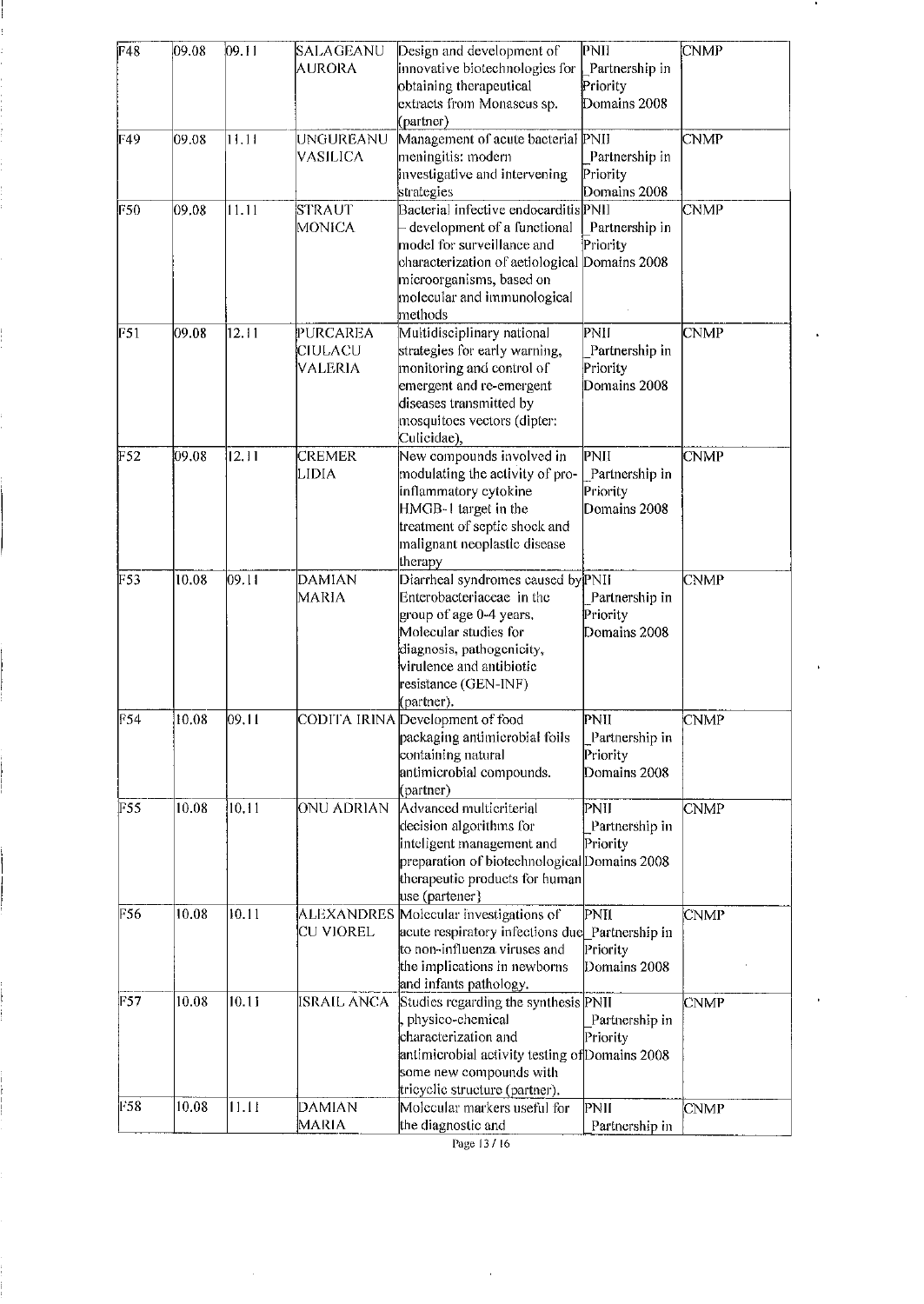|     |       |       |             | epidemiology of food borne                     | Priority       |               |
|-----|-------|-------|-------------|------------------------------------------------|----------------|---------------|
|     |       |       |             | infections caused by Gram-                     | Domains 2008   |               |
|     |       |       |             | negative bacilli.                              |                |               |
| F59 | 10.08 | 11.11 |             | CODITA IRINA New materials with                | PNII           | CNMP          |
|     |       |       |             | antimicrobial activity for                     | Partnership in |               |
|     |       |       |             | nosocomial infections control                  | Priority       |               |
|     |       |       |             | (partner).                                     | Domains 2008   |               |
| F60 | 10.08 | 12.11 | ISRAIL ANCA | Interdisciplinary studies on                   | PNII           | <b>CNMP</b>   |
|     |       |       |             | solving new features of                        | Partnership in |               |
|     |       |       |             | antibioresistance having a                     | Priority       |               |
|     |       |       |             | major involvement in                           | Domains 2008   |               |
|     |       |       |             | cardiovascular and                             |                |               |
|     |       |       |             | gastroenterological surgical                   |                |               |
|     |       |       |             | pathologies.                                   |                |               |
| F61 | 10.08 | 12.11 | DAMIAN      | Molecular characterization of                  | PNII           | <b>CNMP</b>   |
|     |       |       | MARIA       | mutations in the gene for blood Partnership in |                |               |
|     |       |       |             | coagulation factor v in                        | Priority       |               |
|     |       |       |             | population with thrombophilia Domains 2008     |                |               |
|     |       |       |             | risk: genotype-phenotype                       |                |               |
|     |       |       |             | correlation (partner)                          |                |               |
| F62 | 10.08 | 12.11 | DAMIAN      | Optimizing the management of PNII              |                | <b>CNMP</b>   |
|     |       |       | MARIA       | pediatric Helicobacter pylori                  | Partnership in |               |
|     |       |       |             | infections by linking                          | Priority       |               |
|     |       |       |             | genotyping and genotyping                      | Domains 2008   |               |
|     |       |       |             | profile for improving short and                |                |               |
|     |       |       |             | long term clinical prognosis                   |                |               |
|     |       |       |             | and outcome (partner).                         |                |               |
| F63 | 01.09 | 12.11 | USEIN       | Vaginal carriage of potentially                | PNII Ideas     | <b>CNCSIS</b> |
|     |       |       | CODRUTA     | pathogenic microorganisms:                     | 2008           |               |
|     |       |       |             | transitory colonization of first               |                |               |
|     |       |       |             | step in releasing an infection.                |                |               |
| F68 | 07.07 | 2012  |             | ALEXANDRES Capacity building for the           | FP6            | European      |
|     |       |       | CU VIOREL   | control of Avian influenza                     |                | Commission -  |
|     |       |       |             | through technology transfer                    |                | DG SANCO      |
|     |       |       |             | and training.                                  |                |               |

# **Confidence-Building Measure "E"**

### **Declaration of legislation, regulations and other measures**

- At the Third Review Conference the States parties agreed to implement the following, later amended by the Seventh Review Conference:
- As an indication of the measures which they have taken to implement the Convention, States parties shall declare whether they have legislation, regulations or other measures:
- (a) To prohibit and prevent the development, production, stockpiling, acquisition or retention of the agents, toxins, weapons, equipment and means of delivery specified in Article I of the Convention, within their territory or anywhere under their jurisdiction or under their control anywhere;
- (b) In relation to the export or import of micro-organisms pathogenic to man, animals and plants or of toxins in accordance with the Convention;
- (c) In relation to biosafely and biosecurity.
- States parties shall complete lhc attached form (Form E) and shall be prepared to submit copies of the legislation or regulations, or written details of other measures on request to the Implementation Support Unit (ISU) within the United Nations Office for Disarmament Affairs or to an individual State party. On an annual basis States parties shall indicate, also on the attached form, whether or not there has been any amendment to their legislation, regulations or other measures.

Page 14/ 16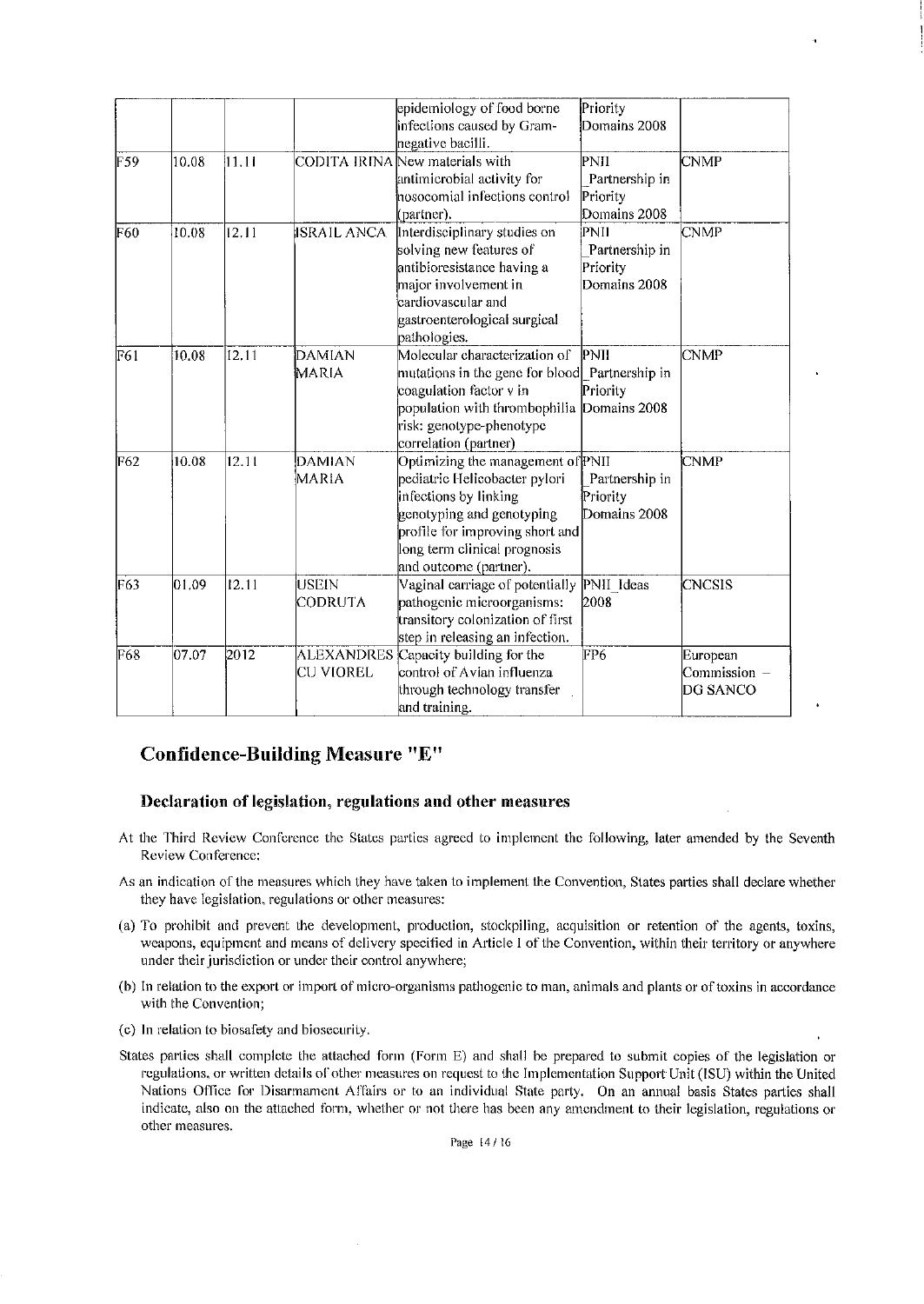### FormE

| Relating to                                                                                                                                                                                              | Legislation | <b>Regulations</b> | Other<br>measures <sup>10</sup> | Amended since<br>last year |
|----------------------------------------------------------------------------------------------------------------------------------------------------------------------------------------------------------|-------------|--------------------|---------------------------------|----------------------------|
| (a) Development, production<br>stockpiling, acquisition or<br>retention of microbial or other<br>biological agents, or toxins,<br>weapons, equip-ment and<br>means of delivery<br>specified in Article I | <b>Yes</b>  | <b>Yes</b>         | No                              | No                         |
| (b) Exports of micro-rganisms<br>and toxins                                                                                                                                                              | Yes         | Yes                | No                              | Yes                        |
| (c) Imports of micro-rganisms<br>and toxins                                                                                                                                                              | No          | No.                | No                              | No                         |
| Biosafety <sup>12</sup> and<br>biosecurity <sup>13</sup>                                                                                                                                                 |             |                    |                                 |                            |

## Declaration of legislation, regulations and other measures

**Annex to Form E** 

### **Declaration of legislation, regulations. and other measures**

| $\mathbf{N}\mathbf{o}$ | <b>Specification</b>                                                | No.  | Year | <b>Topic</b>                                                                                                                                                       |
|------------------------|---------------------------------------------------------------------|------|------|--------------------------------------------------------------------------------------------------------------------------------------------------------------------|
|                        | Regulation (EU) of the<br>European parliament<br>and of the Council | 1232 | 2011 | Amending Council regulation (EC) No.<br>428/2009 setting up a Community regime for<br>the control of exports, transfer, brokering and<br>transit of dual-use items |
| $\mathcal{L}$          | Law                                                                 | 197  | 2011 | Approving the Government ordinance No.<br>119/2010 regarding the control regime of dual<br>use operations                                                          |
| 3                      | <b>Order of the Minister</b><br>of Foreign Affairs                  | 101  | 2011 | Approving the Regulation for implementing the<br>provisions of Government Ordinance No.<br>119/2010 regarding the control regime of dual<br>use operations         |

<sup>&</sup>lt;sup>10</sup> Including guidelines.<br><sup>11</sup> Micro-organisms pathogenic to man, animals and plants in accordance with the Convention.

<sup>12</sup> In accordance with the latest version of the WHO Laboratory Biosafety Manual or equivalent national or<br>international guidance.

<sup>&</sup>lt;sup>13</sup> In accordance with the latest version of the WHO Laboratory Biosecurity Guidance or equivalent national or international guidance.